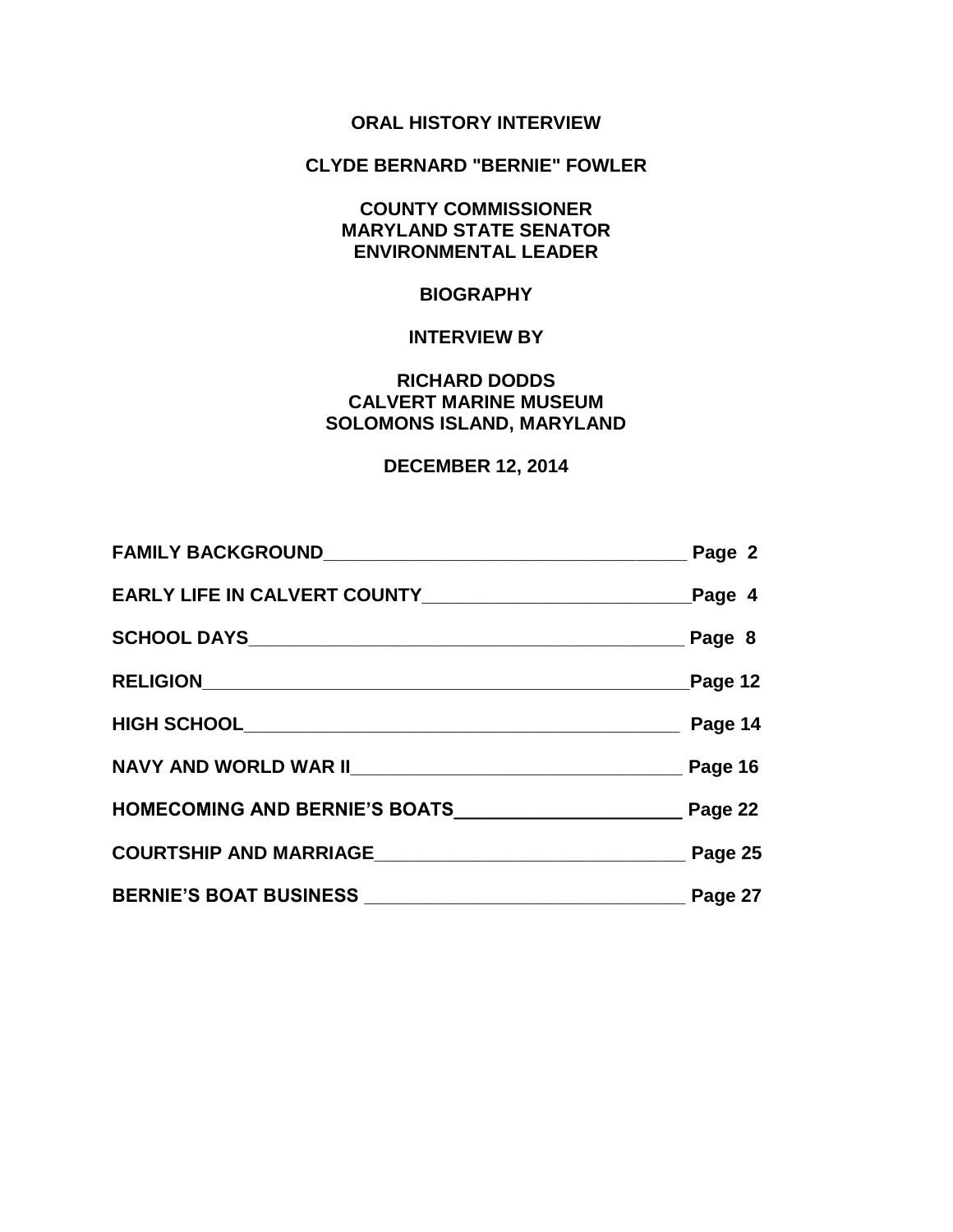Richard: My name is Richard Dodds. I'm the curator of Maritime History at the Calvert marine museum in Solomons, Maryland. I'm here today because several years ago Senator Bernie Fowler contacted the marine museum about our interest in his extensive archive here and the preservation of that archive in Calvert County. I'm here today, it's December 14th, 2014 to interview Bernie Fowler about his early life starting from his birth in Baltimore to his early years growing up in Broomes Island through his service in WWII in the United States Navy and his return to Broomes Island and beyond.

> We are here with Senator Bernie Fowler on the 12th of December 2014. First off, let's start with your parents. Bernie, tell me a little bit about your mother and father. Names and where they hail from.

### FAMILY BACKGROUND

- Bernie: My dad's name was Howard Andrew Fowler. He was born and raised in what they used to call Wallville. It's commonly known as Saint Leonard now. My mother's name was Clara Lillian Fowler. She was born on Broomes Island at the old home place right on Nan's Cove. They were a good team. We were not in the upper echelon financially, but we had a mother and father that loved us, cared very deeply for us, and both of them had very limited education. They had big hearts and they made no apology for loving their children.
- Richard: Your mother, what was her maiden name?
- Bernie: Mother's name was Dove. Her maiden name was Dove.
- Richard: That was the Dove family that was on Broomes Island, still is?
- Bernie: Yes, they were all born and raised in Broomes Island. My grandfather may have been born up the county somewhere, but he soon moved to Broomes Island as a young man and fell in love with Miss Emma, that was his wife, and they lived there happily ever after.
- Richard: I believe soon after your parents married they moved to Baltimore.
- Bernie: That's correct. I had an uncle who had his parents were good enough to gift him some money when they died and it was a pretty good sum of money. He kept insisting on my dad coming to Baltimore. He said, you know times are tough in the country, why don't you come to Baltimore we'll get a little business going up there and you'll do better. You'll be able to provide better for your family. His name was Arthur Kinnitz. Dad really thought highly of him. They were like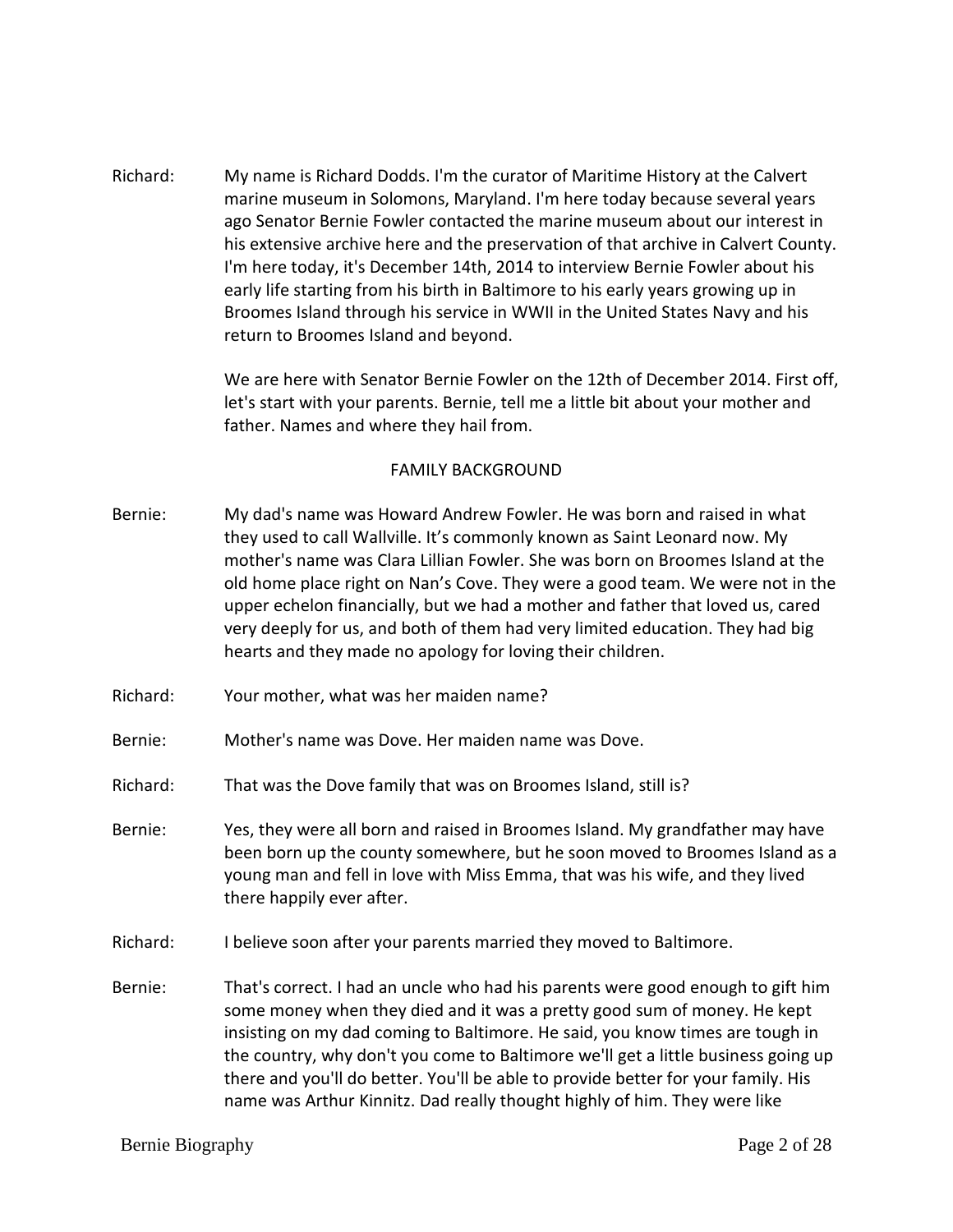brothers instead of brothers-in-laws. He and mom packed up the kids and all, went up on the steamboat to Baltimore.

We lived over on, I don't remember the number on the street, but I remember the street name was Grindall, G-R-I-N-D-A-L-L and that was over in east Baltimore. Had the little row houses and the little steps out front they washed every day unless it was a freezing cold day. To make a long story short, Dad didn't succeed quite as well as uncle Arthur had projected and not too long after that they thought seriously about moving back. In the meantime, I was born in Baltimore. They brought me back home as an infant baby. We moved to the little house on Nan's Cove and there's where I stayed until I went into the service in WWII.

Richard: Now I know, Bernie, that's not your full name. You were born with a full name.

- Bernie: Yes, Clyde Bernard Fowler. That was my original name. The people I used to work for when I was in high school from the time I was a freshman until I graduated as a senior they started calling me Bernie and then shortly everybody was calling me Bernie. It got so nobody in the country knew Bernard or Clyde, so I was talking to Judge Bowen about it one time and he said, why don't you slip Bernie into your regular name? I can do that through the courts. It's very simple. It's done all the time and then you can use that if you ever run for public office. So I did. I had them change that. It's Clyde Bernard Bernie Fowler. I always went by in my public life as C.B. Bernie Fowler, which was legal and proper.
- Richard: Okay. I've never heard anybody refer to you as Clyde Fowler. I know you have siblings. Can you tell me a little bit about your siblings? Your brothers-
- Bernie: Yes, we have four children. They range in age from the youngest my son is 53-
- Richard: I'm sorry Bernie, I'm talking about your siblings.
- Bernie: Oh, my siblings. Okay. Okay yes, there was a total of 6 in our family. My sister died some years ago. She was the oldest in the family. She was sort of the matriarch of the gang-
- Richard: Her name was?
- Bernie: ... Her name was Louise Fowler and then she married a Navy office and became Louise McGaughey. Then my brother next to her his name was Howard Andrew, named after my dad, Howard Andrew Jr. And then there was Marvin next to him. He was three years older than I, and then myself. Then following me in 1928 was Edward and in 1938 was Merle. There was a total of six of us, five boys and one girl. It was a crowded little house we lived in I can assure you.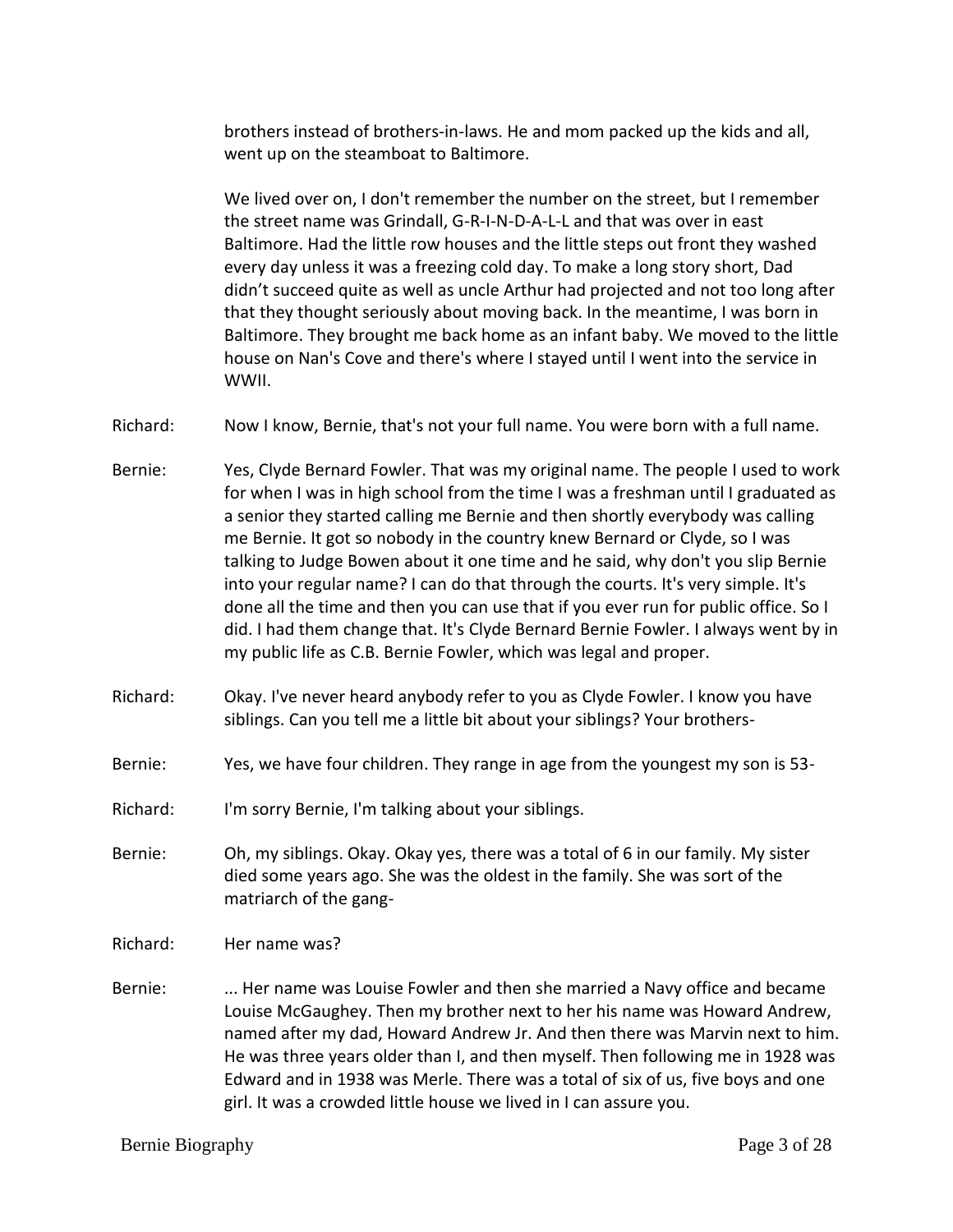- Richard: You father certainly had to provide for a large family, very important, because your mother didn't work. She kept house.
- Bernie: Mother was always the housekeeper except she was one of the better crabbers in the area. In the summertime when crabs were running if we were out of school I was sitting on the stern of the skiff with her. If not she would get the house straight and go everything ready she'd go take the little skiff we tied up at grandmother's and she'd crab around and catch soft crabs and then they sold them. There were two markets for them at Broomes Island and she sold them then and one time the glut of crabs was so great they were only getting a penny a piece for them. Twelve cents a dozen for soft-shell crabs. They wouldn't even buy the peelers and busters because there was too much mortality. They died too easy. There were so many of them in the live boxes, they called them, and floats that the oxygen was soon depleted and the little animals couldn't make it. They wouldn't buy the ones that were sort of fatalistic so to speak.
- Richard: Going back to your Baltimore days, your parents weren't there that long. Your family wasn't there that long. You were born there. I understand that you actually moved to Parkers Wharf when the family came back to the county, is that correct?

### EARLY LIFE IN CALVERT COUNTY

- Bernie: Yes, dad took a job with Mr. McNany. That was one of the steamboat stops at Parkers Wharf, one of the regular stops for the steamboats. Dad took a job with Mr. McNany who owned the McNany Oyster House there. It was never the big operation that Warren Denton was at Broomes Island, but probably like Lore's at Solomons. It was a good industry, so to speak, but it wasn't like ... Denton had 135 shuckers. At McNany's oyster house he probably never had more than a dozen shuckers at any one given time.
- Richard: What did your father do for McNany?
- Bernie: Daddy was sort of the manager. Mr. McNany's absence was almost constant so dad was kind of there to watch the shuckers and to watch when the oysters came in and when they bought the oysters he'd be on the dock to make sure that was all taken care of properly. Not a very pressing job as such. It was a very casual situation for him, and the money he got was very minuscule they didn't pay much money in those days. At times mom would kind of pitch in because she used to make all the gloves for the shuckers, the oyster gloves. They only had a glove on the right hand. No I'm sorry on the left hand they had the glove. On the right hand they just used, on these three fingers, they used covers. She'd make those little covers. They'd slip those canvas covers over their fingers because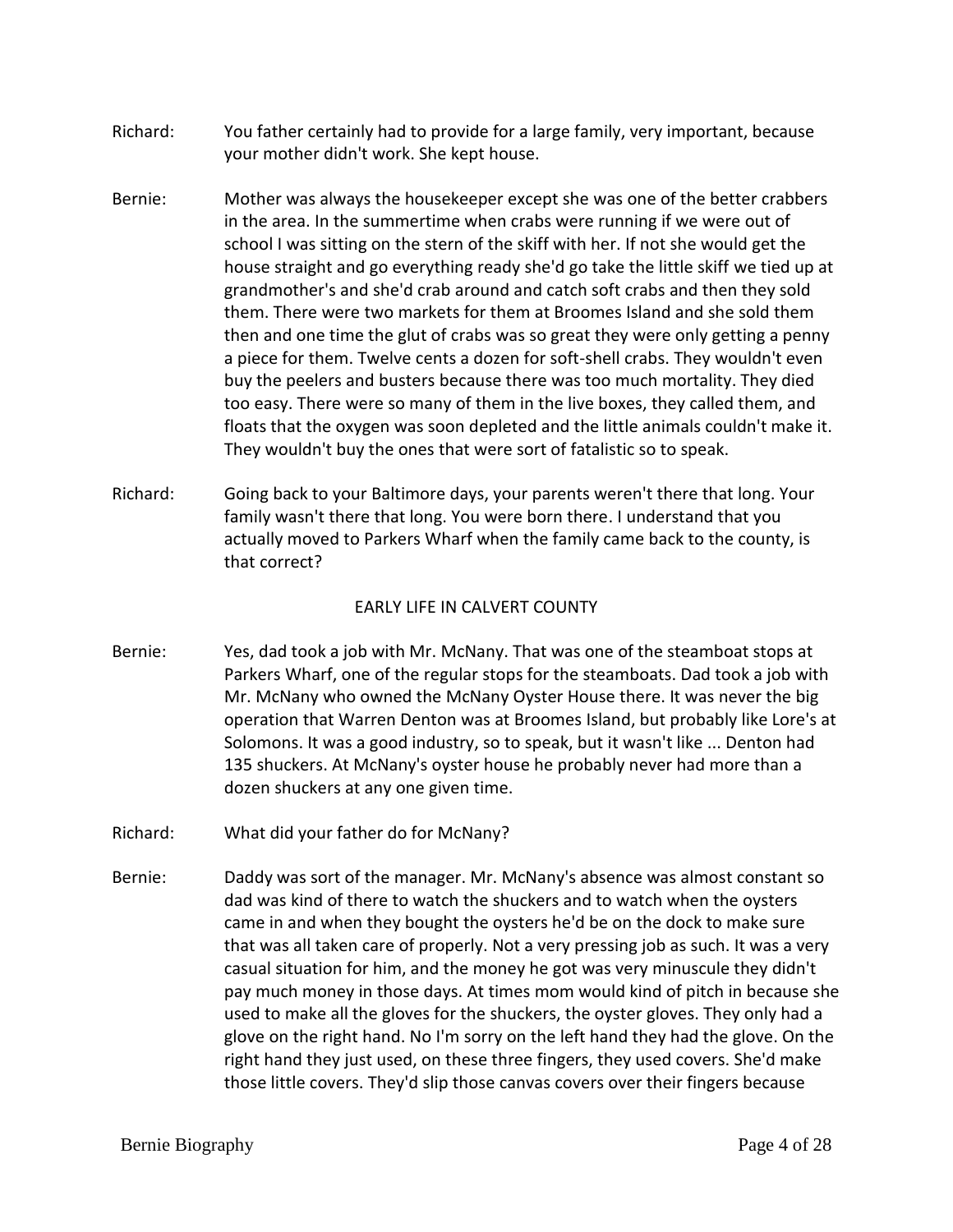that's where the shell -- sometimes the knife would slip a little bit -- and that's what they used to protect their hands and their fingers.

- Richard: Hmm. Your family lived at Parkers Wharf then for a few years?
- Bernie: We lived at Parkers Wharf from the time we left Baltimore and I can't give you my age at that time I could guess at probably 1 or 2 years old. We lived there and my first school day was at the one-room school at Island Creek. There were only 3 in the first grade. There were 4 siblings in the school. It was grades 1 through 7 and we were kind of scattered 1, 2, 3, 4 I think it was at that time. My sister graduated, I think, 3 years ahead of me so that make it about right. We lived there until about halfway through that first year. I was five years old then. Halfway through the first year, dad decided to go back to the water and to go back farming. We went to a place called ... it was the farm. It still exists. Mr. Joe and he was sort of the tenant farmer. Then he also had a little boat down at the second farm that he'd go and use to catch oysters and stuff like that. The water industry was in his blood, but you did what you had to do to make a living.

The Depression started in 1929. Depression had just begun when I started my first year in school. It was a very challenging time for everybody. The culture, the people were so different then because if you needed to put shingles on your house your neighbors would come over help you. It wasn't a big deal. If somebody's barn blew down or was destroyed from some reason, everybody would get together and help them raise that barn. If you needed to get your boat out of the water some of these are log canoes might be as much as 32 or 34 feet long they would get them up on skid poles so that you could clean the barnacles off them, caulk them, the usual thing you do with marine equipment.

It was so different then. The little island was about 150 homes, but there was about 5 or 6 stores, grocery stores there, and they sold gumboots. They sold hats. They sold shoes. Everything you could ... it was a one stop shop. The system was this: it was an honor system. They had what they call a tick. They had a little book with a carbon copy in it. Everybody when the river would freeze up and you couldn't make any money they would carry them all winter long on that tick they called it. Put it on a ticket. Then in the spring when the fishing started and the monies began to evolve then they'd pay the store bill. That's the way it worked and it was a very trustworthy way to do business. If you didn't pay Mr. Denton, don't go to Mr. Pitcher's to expect good credit because, they didn't have computers in those days but, they had a system to let you know who the deadbeats were. For the most part they honored their bills and they paid their bills when they got the money. That's the way we lived. Gosh, to get a nickel, 5 cents, would be like today would be like a thousand dollar bill-

Richard: Like a windfall.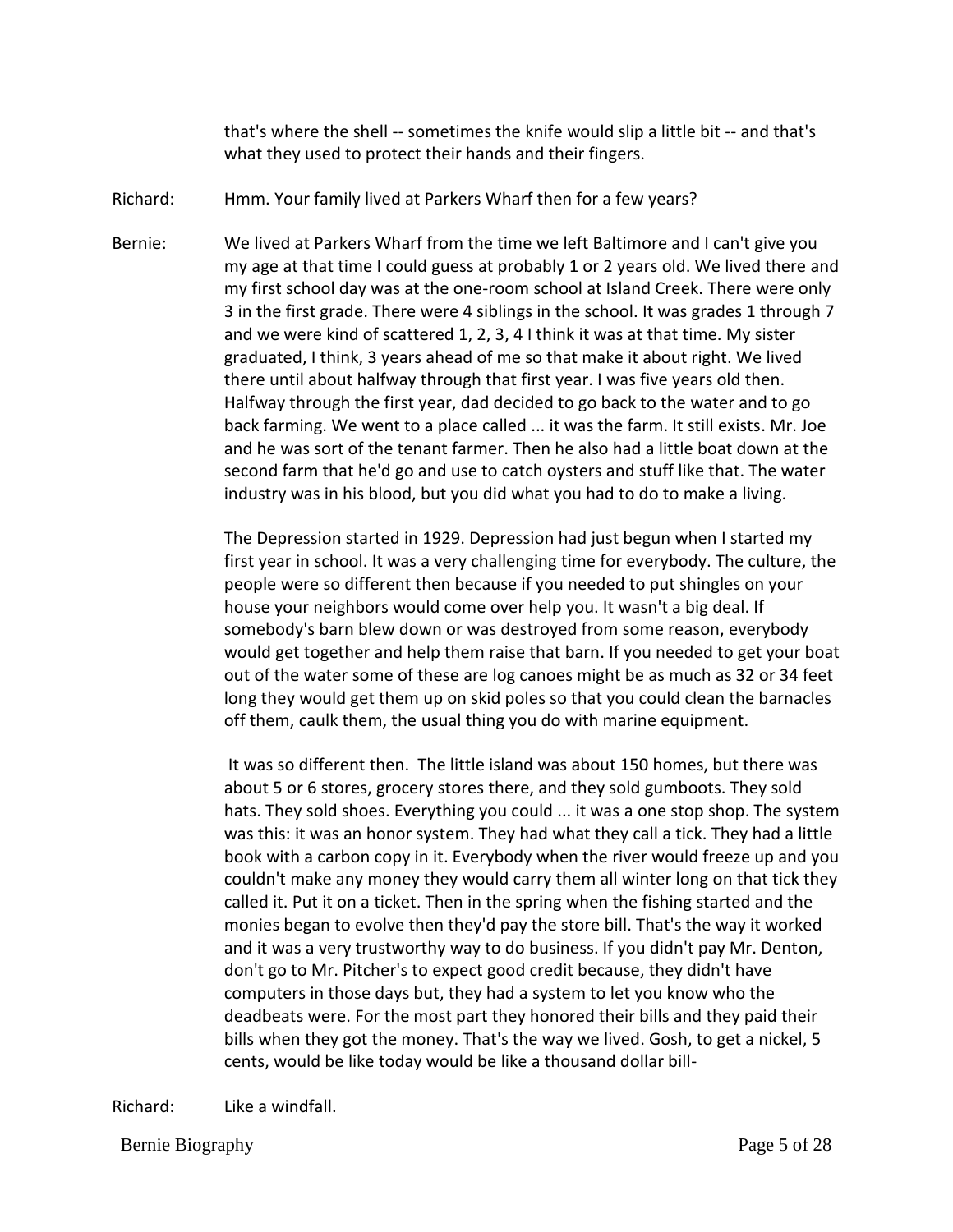Bernie: ... oh yeah, windfall is right.

Richard: Where was the Wells farm, Bernie?

- Bernie: Wells farm was as you go to Parkers Wharf right down the end of the road is where the oyster house was: right on the river about halfway from 264, that's the Broomes Island road, to the end of Parkers Wharf road. About midway there's a dirt road to the right and goes down. So far it's still in agriculture. I don't know whether it's in the agriculture preservation or not, but I'm surprised by now that somebody hasn't bought it up and build homes on it. I suspect whoever owned the property put it in Ag preservation, which was a good thing for them to do and a great thing for the county.
- Richard: Then if I get this right, after your father left the McNany's place at Parkers Wharf then the family moved to Broomes Island.
- Bernie: Moved back to Broomes Island in the cottage. I was of the impression that dad owned the cottage, but I've been corrected since and my sister told me we never owned the home. That house was owned by my uncle Josh Dove, and he let our family move into it.
- Richard: Where was the house located, Bernie?
- Bernie: The house was located just as you go on the island. You know where the public landing is there, where you can put a boat overboard and stuff like that? If you look diagonally from that little foot wharf there over you'll see a gray house there. I've got a picture on the wall here I show you after we break. That's where we lived. The house does not look the same today as it did then. It was very small. Four of us slept in one-room, My three brothers and sister. My sister had a bed over here and the three boys slept in a big double bed on the other side. It was a very tight situation, but then you have to do what you have to do and that was the way life was in those days.
- Richard: I imagine, as you were saying, a very simple life. Did you even have central heating in the house at the time?
- Bernie: Oh we never had electricity. We never had any running water. You went to the pitcher pump, which was a handle on it, and you'd put water in it and you'd catch it, you know, so that water would come up. And that's how you'd get your water. A lot of people had dug wells where they just dropped a bucket down the well. It'd have a wheel on the top with a bucket on it. Let it down and get water. You know you'd say, my what hardships that was, but we didn't consider it a hardship because we didn't know any better. That's the way life was . . .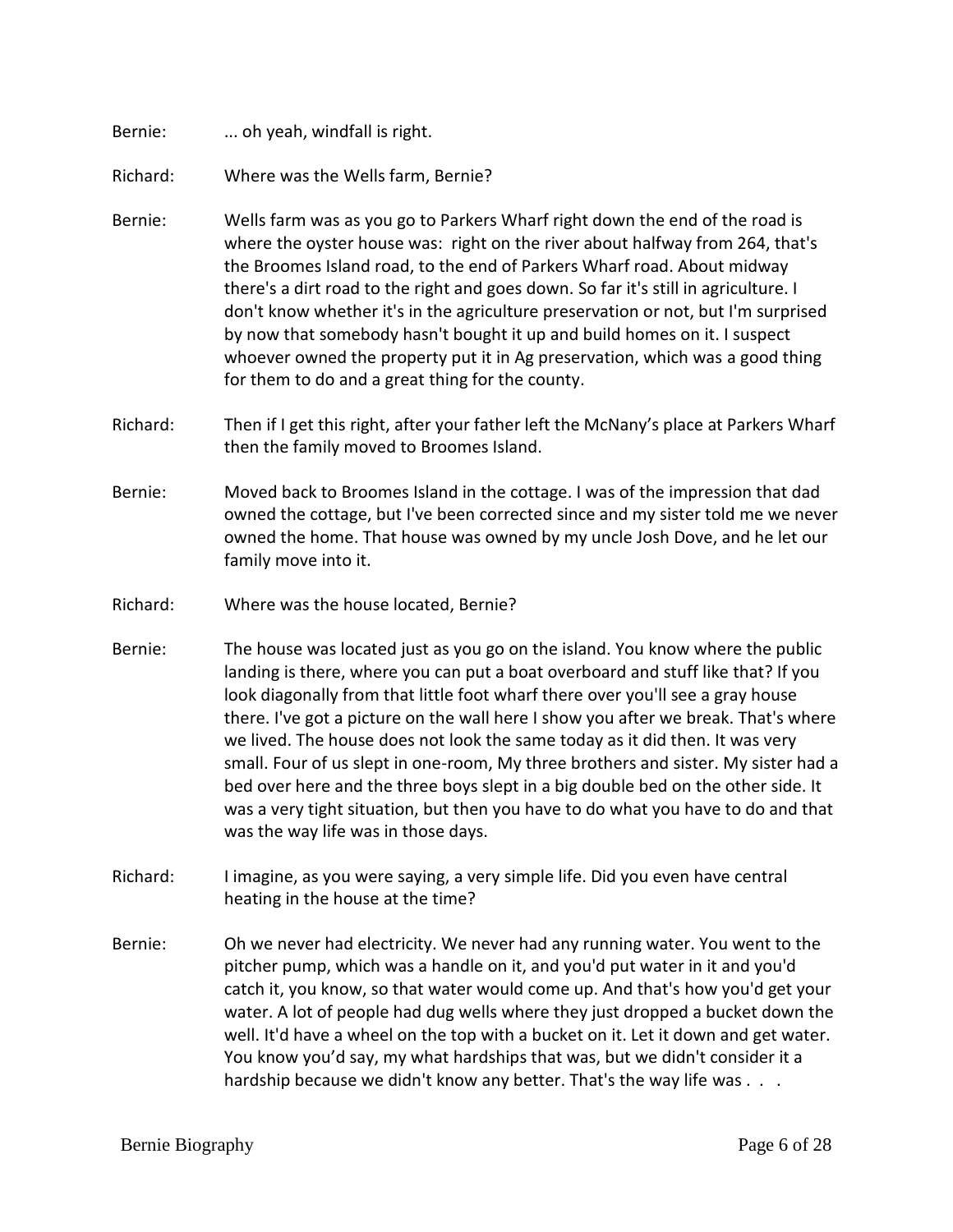### Richard: Everybody else

Bernie: Everybody was in the same boat. You had no oil heaters. You had no central heating. It just wasn't there. Everything was wood, wood and coal. That's one of the things the boys grew up doing, was cutting the wood, splitting the kindling wood so you'd have it to make fire the next morning in the wintertime when it was cold. It was not a ... we never considered it a hardship or why is this happening to me because we didn't know any better. We didn't know any better. We accepted this is the way life is and you go with it.

> Again, repeating myself, the one thing that we had was a togetherness in the family and togetherness in the community that has long ago evaporated to what it used to be. When you had someone sick in the house, the whole community knew about it and if you went out, oh how's so-and-so doing today? Doing any better? Oh I'm glad he's doing better and stuff like that. It was just a friendly time to be alive. A time when you didn't have to worry about anybody robbing you or breaking in your house. That was unheard of. I don't remember in my young life except only one murder that ever happened in Calvert County for years and that's the way life was in those days and that's the way people's minds were in those days. They didn't have an angry attitude or because I don't have this I'm going to take it from somebody else. None of this is ... This is the way you're intended to live. This is it and you just do the best you can. That's what people did.

- Richard: Mm-hmm (affirmative).
- Bernie: Didn't complain either. People didn't complain in those days. Now if somebody's in the room and making a little noise and another child can't hear the TV, you get a little fiasco because of the TV. We didn't have to worry about it, didn't even have TV. Didn't even have radios then. We didn't have an automobile so. Those things, they were bonuses for those who had the money to get it. I counted one time years ago I did a complete windshield survey of Broomes Island. I was counting oyster boats, the active boats that worked out of Broomes Island and also the automobiles. I got up to about 8 automobiles on the island. If you wanted to go somewhere, you had to get Uncle Johnny or Uncle Harvey or somebody to take you that had a car.

Going to the doctor's was unheard of. Doctors made house calls then. If you didn't have a phone you'd go to the neighbor's home because phones weren't that prevalent either. You'd go and you'd crank the phone and get a hold of the doctor and that maybe 9 o'clock in the morning and he may come trudging in at 3 o'clock in the afternoon. They were consistent and they were persistent. There was a dedication and affection for their patients. I remember old Doc Weems. My gosh, the house calls that man made and he was the first one that I know of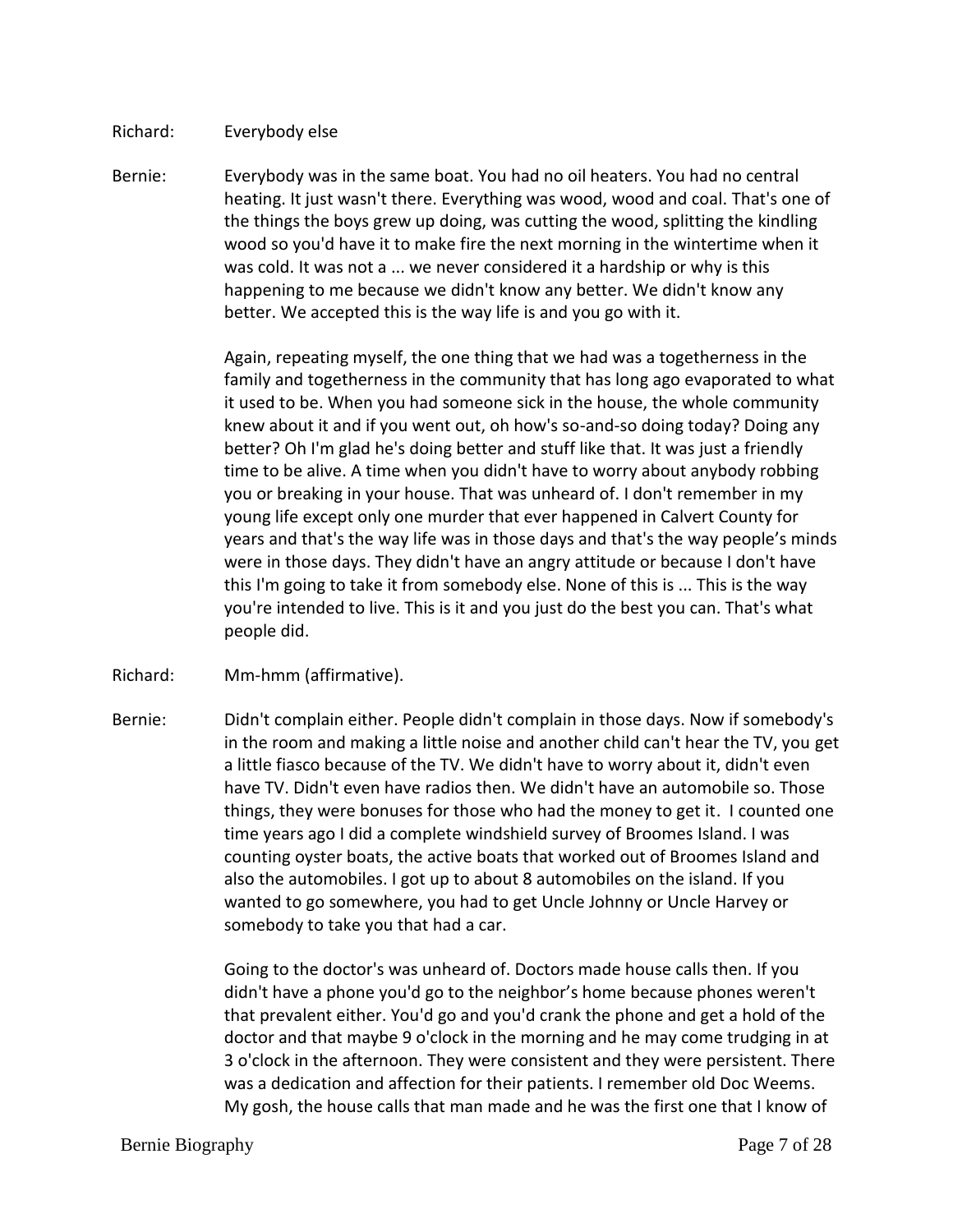|          | in the southern Maryland area that had a telephone in his car. He could do that<br>because he could call the hospital or he could call his office to see if there were<br>any calls come in so if it was in that area where there was another patient to see<br>he'd save time. That had about a 3-page story in the Baltimore paper, in the old<br>brown copies of the paper. You remember those?                                                                                                                                                                                          |
|----------|---------------------------------------------------------------------------------------------------------------------------------------------------------------------------------------------------------------------------------------------------------------------------------------------------------------------------------------------------------------------------------------------------------------------------------------------------------------------------------------------------------------------------------------------------------------------------------------------|
| Richard: |                                                                                                                                                                                                                                                                                                                                                                                                                                                                                                                                                                                             |
| Bernie:  | Yeah, but gosh life was so simple then. So simple.                                                                                                                                                                                                                                                                                                                                                                                                                                                                                                                                          |
|          | <b>SCHOOL DAYS</b>                                                                                                                                                                                                                                                                                                                                                                                                                                                                                                                                                                          |
| Richard: | Let me go back to your early education. You started at the one-room school-                                                                                                                                                                                                                                                                                                                                                                                                                                                                                                                 |
| Bernie:  | The school after it ceased to be used as an educational facility; it reverted back<br>to the county commissioners. The county commissioners then could sell it and<br>they sold that to a fellow by the name of Norris Hardesty, who opened up a little<br>grocery store and a beer joint there. Added on to it, and it subsequently caught<br>on fire, burned down one time.                                                                                                                                                                                                               |
| Richard: | So then you continued your education down on Broomes Island.                                                                                                                                                                                                                                                                                                                                                                                                                                                                                                                                |
| Bernie:  | I went from 1 to 7 grades at Broomes Island. Those days we had no middle<br>school or junior high and you started school in the 1st grade. No kindergarten.<br>You went 7 grades in elementary school and then you graduated from<br>elementary school with a diploma. It was as big a deal as graduating from high<br>school because in those days there were very few boys ever went to high school<br>then in the early days. In fact, a friend of mine who's dead now, Herbert<br>Buckmaster and myself were the first 2 boys ever to graduate from Broomes<br>Island from high school. |
| Richard: | That's remarkable.                                                                                                                                                                                                                                                                                                                                                                                                                                                                                                                                                                          |
| Bernie:  | We graduated in 1940 before you were born, but it gives you a little identity with<br>the period of time. First graduating class in Calvert County was when I was born<br>1924, but then it was only for those who  there were no school buses, it was<br>only for those who could get  the father may have a car or they could find<br>transportation to get up to. They had a library. It became a library later<br>on in Prince Frederick but that I am told served as the first high school in Calvert<br>County. Just a little one-room building.                                      |
| Richard: | Tell me about the school in Broomes Island. At the time was it a one-room school<br>there as well?                                                                                                                                                                                                                                                                                                                                                                                                                                                                                          |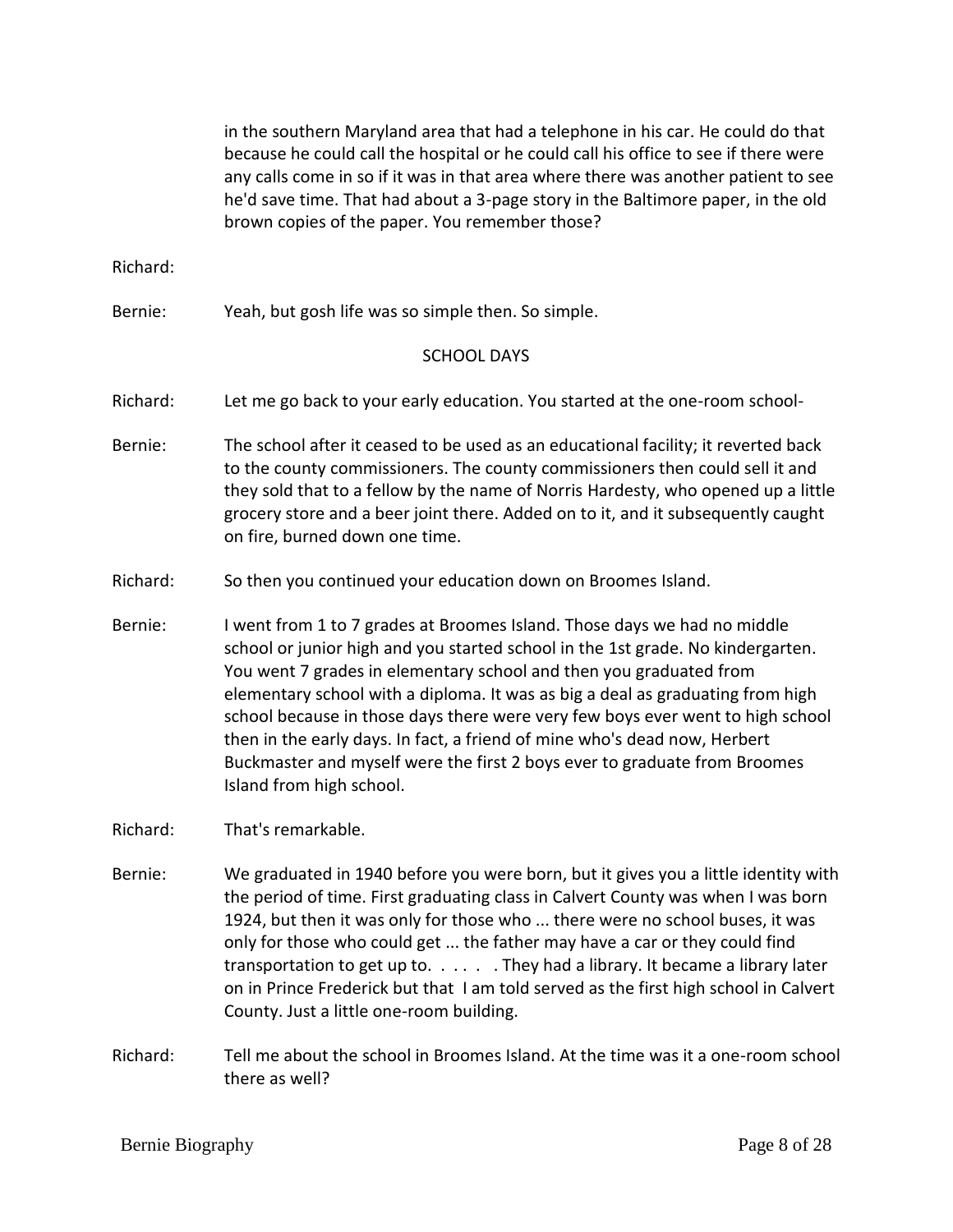- Bernie: No, it was a two-room school. The first school that I went to the second half of my first year in school was up adjacent to the Broomes Island cemetery. It was an old, old building. Obviously no insulation. It wasn't finished off too well inside. No water. Boys had to go to the spring to get the water and bring it back. Go in the woods and get wood so the teacher would have wood for the fire the next day. That was 7 grades. There was 1, 2, 3 in the one-room and 4, 5, 6, 7 in the other room. When I was in the 3rd grade they built the new two-room school at Broomes Island, which still exists. And the community has that now as the civic center and they are doing a good job with it. A lot of good memories there. Had good teachers. We only had 2 teachers. One teacher in the one-room that taught 3 grades and Ms. Grace Dorsey in the other room who taught the 4 grades. You graduated from there. You got your diploma like I said and you dressed up in blue white pants with a blue tie, white shirt and you got a little diploma all rolled up with a ribbon on it. That was for the most part the end of many of their educations.
- Richard: Were you a good student?
- Bernie: I was fair. I was good in my early days in school because I remember the first part of my school year in the first grade at Island Creek, the one-room school at Island Creek, there was a Miss Ireland. She later got married to Mr. Gray, but when I went in that school that day I was a little apprehensive. You know you're 5 years old. Although you've got your other 3 siblings with you, you still don't feel quite comfortable and she got a hold of me and my hand and walked me over and showed me where I was to sit at. She had me sit right up in the front seat there. There were 2 other students behind me. Penmanship was a very big part of it then. Penmanship, you've got these, we call them scratch pads now, but they had the double lines in them and you'd have to make your capital A's up here then below you'd have to make your little A or vice versa. All through that first half a year of school, every paper that I did got a VG in red on it and got hung up on the board and she'd show the students now this is the way I want you to do it. You don't pay any attention to it, but looking back over it that was a very flattering time for me, only I didn't have sense enough to be flattered, you know.

Reading, writing and arithmetic I think by the time I was in the 3rd grade we had to know our multiplication tables up to 12, 1 through 12. I don't think they even teach them anymore. It's all, you know, they use the new technology or little calculators and stuff. They allow the use of calculators now when they take a test. You do square root on them. We had to do all of that.

Richard: Were there any teachers you remember that were quite an influence on you when you were growing up or any other adults?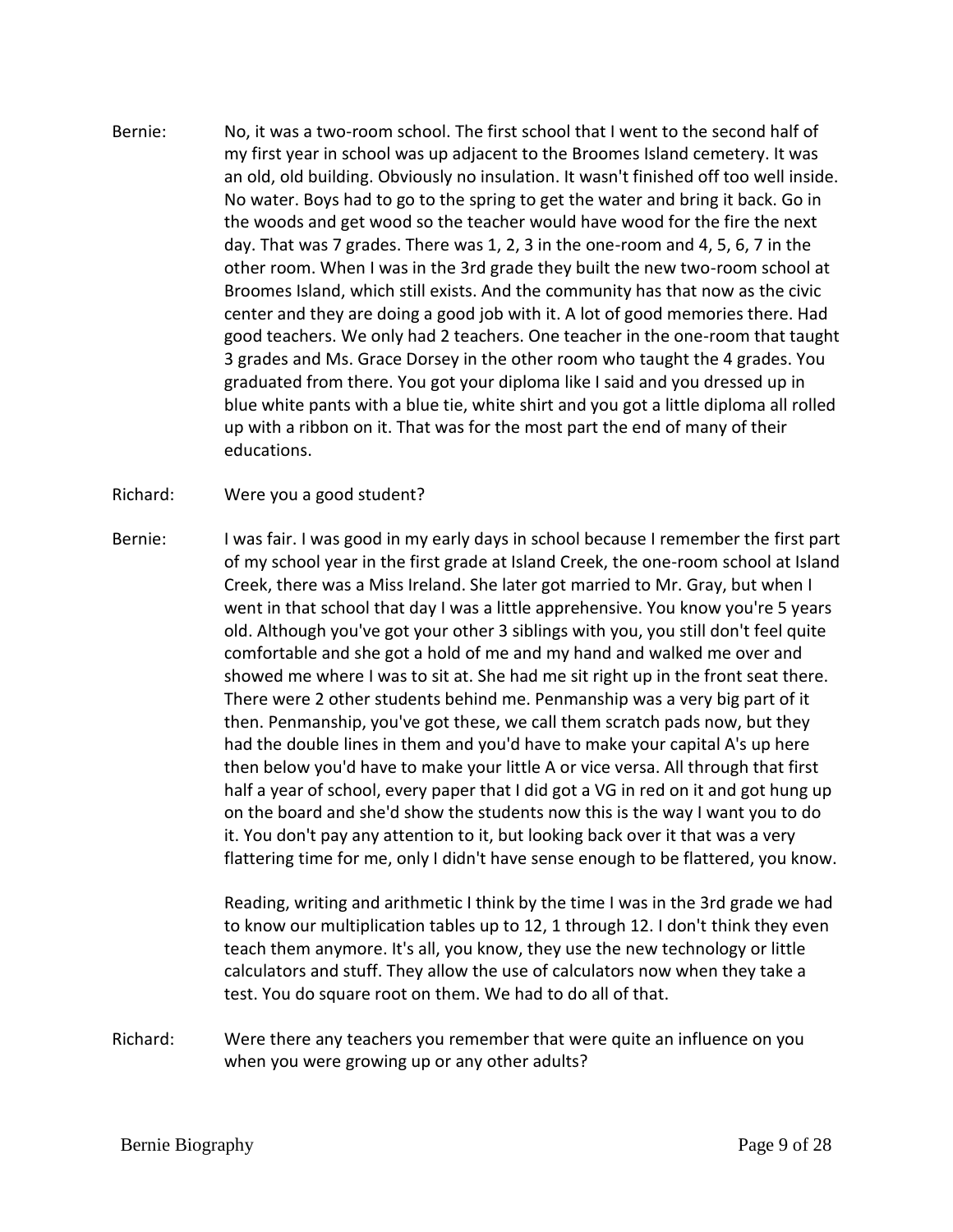- Bernie: Oh yes, there's a number of people. Miss Ireland made me love school the first day I walked in that door. And when I got older in the upper classes, a lot of times you'd be called out of school because if an oyster bar opened up and a lot of oysters out there to be caught – you could load the boat with oysters. It took every able body you could get so I'd get out of school occasionally and help the family. It was a life that I don't think I'd necessarily want to go over it again, but I wouldn't trade the experience that I had. I think that kind of culture builds you into manhood and builds you into an independent -- not that you're the kingpin or anything – but you learn to do things on your own. You don't expect somebody to do something for you the rest of your life. There were no handouts in those days. The handouts that they had during the Depression, my parents wouldn't let us take them. You could get a pair of shoes if you wanted them, but we weren't allowed to. We were not allowed to accept poverty. That was pride. Whether it was false or not, use your own judgment, but we were taught 'No we're going to make it on our own." Now it's a different interpretation altogether.
- Richard: As you got into the upper classes during the summer recess, summer holiday, did you [inaudible] or did you work? What did you do?
- Bernie: Well all during elementary school, yes I either crabbed. Dad would take the boys out on the flats. My sister would stay home with my mother and they would take care of the housework because in those days there were no washing machines. They did all the washing outside under the shade of a tree. They'd boil the water on the cook stove in the kitchen and take it out and put it in the tub bucket by bucket. But we would crab. The boys would get on the flats unless it was windy and you couldn't see the bottom. If it was a little windy and too many ripples you couldn't see the bottom.

When you're wading like that your eyes are pretty close to the crabs and if you're up on a boat looking down you can see much easier. We would crab from there up to a place called Battle Creek, you know where that's at, and that would be by that time the tide would have turned and we'd come on back. Each one of us dad made a live box for each one of us. You tied it around your waist and that's what you did. You'd be abreast each other the oldest one be on the outside. Oh man, that was fun. When you'd hit a spot that nobody had been to that day and you could catch a crab here and look down about 15 feet in front of you see another old soft shell sitting by its shed there, you know? It was a fun time.

Richard: So you were actually contributing to the family income though too?

Bernie: Oh yes.

Bernie Biography Page 10 of 28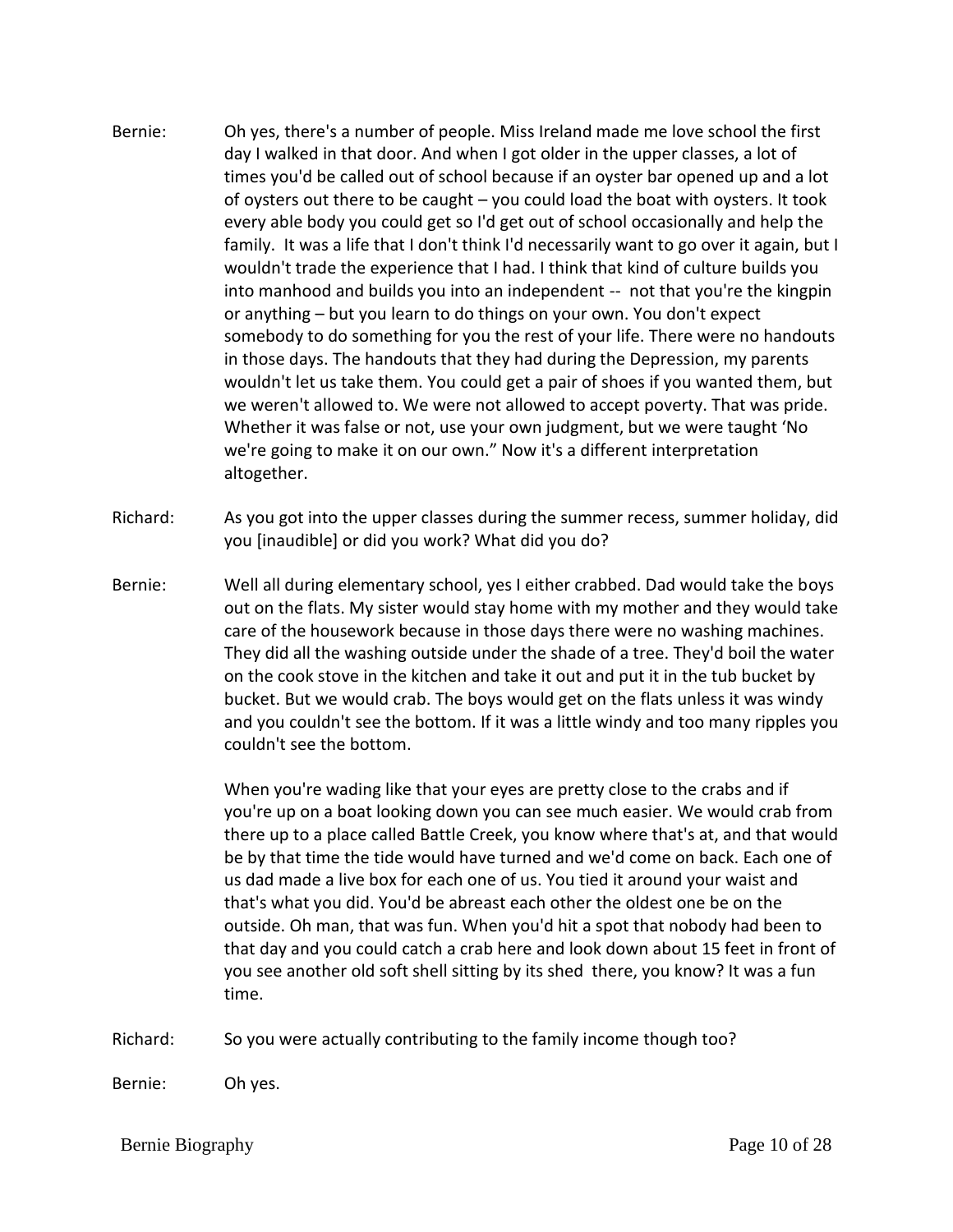Richard: [crosstalk].

- Bernie: Yes, and in those days the children's income wasn't theirs. That money -- this sounds strange -- but I never kept any of the money that I made when I was a child. That went into the family pool to help pay the bills and keep things going. I never will forget when I first went to Washington. I went to school at the Washington Navy Yard up there. College was out of the question. My stipend that they paid you, you had to work, at the same time you had the school mostly in drafting, orthographic projection, stuff like engineering stuff. When I got my paycheck at the end of the week it was \$15.44. They paid you 40 cents an hour or \$3.20 a day, but my take home pay was \$15.44. Cost me \$5 for my room and board. No, it cost my \$5 for my room and I only got my breakfast then I had to buy a meal ticket with \$5 you got \$6 worth of food for \$5. Buy a meal ticket, lasted us the week. Then I had \$5 left. I would hitch home on the weekend and give mother half of that money.
- Richard: It was a different life.
- Bernie: And she took it.
- Richard: Before we go off the subject of schools, schools obviously at that time were very much segregated. Was there any interaction between you young people, white people, and young black people at that time?
- Bernie: Oh yes. Yes, yes indeed. When I went to Island Creek school there was a school that's still there. What are they using in for now? I think the police are using it now. They put a newer school there, but it was the old pink school house they called it. It was painted pink. Old wooden, shabby building. Half the glass is out in it, window glass. The blacks would come up early and we'd all get together out there in the yard, the older boys in particular. Most the time I was watching them, and they'd play dodge ball or they'd play . . . fox and hounds was one of the favorites. Then the blacks and the white mingled and played together, but when Miss Ireland came out and rang that bell, cling, cling, cling, cling that meant you had to stop and get in that school and don't hesitate because you'd get good tongue lashing if you did. Then the black boys and girls would go on off to the pink school house which was about a mile from where our school was at Island Creek. They'd go on off. Yes, there was intermingling. You know it was done in a very friendly way. We didn't feel estranged. We didn't feel like you can't touch these, . . They were our friends. We were their friends. But when that bell rang, Boom! It was two different worlds.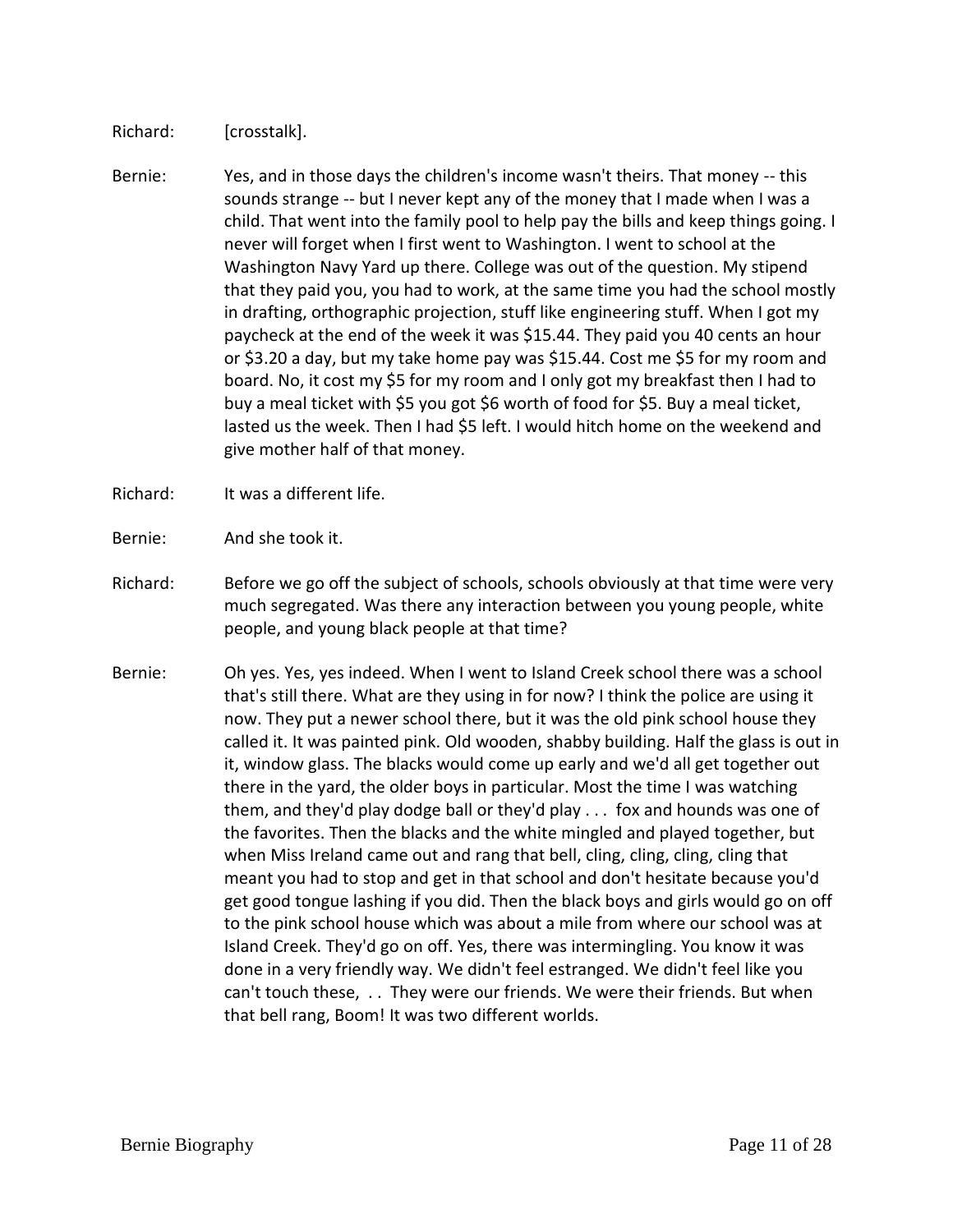- Richard: Interesting. Going back the Broomes Island again when you were growing up there I can see where you started very early your interest in the river and what the life in the river because you were helping your father. You were crabbing. Is that correct to say that's where you first started your love for the Patuxent River? Your interest in the river?
- Bernie: I really think it was and one of the things, you know, recreation was you choose up sides and sometimes you play a little ball with a rag ball one of the parents would make. We later on got sophisticated and got some hard balls and started playing baseball, but you got so involved in swimming. That was a daily recreation and the water was so clear and clean then. You had sea nettles, had plenty of sea nettle, particularly in the hot weather when the salinity was up. Yes, you're right on target I think that it's almost like the Patuxent River water gets in your blood and it stays with you. You never get rid of it. I've often heard some of the old-timers say once you get that oyster blood on you you'll never leave it, you know? That's when I fell in love with the river and that love I don't think has drained much over the years. I've had a lot of disappointments, but I still try to keep my optimism up and I'm not totally discouraged. Unhappy sometimes and disappointed on many occasions, but never, never, never give up, you know.

### RELIGION

- Richard: I've heard that one before. Switching a little bit then to I know you are quite religious and very faithful. When you grow up in that sort of religion background with your family or was that something that happened later on in life?
- Bernie: No. No. As a boy dad went to Waters Memorial Church and I never knew -- he never talked to me about it – but he very rarely ever went to Broomes Island church. Made sure we were out the door on Sunday mornings because of Sunday school and church and so did mother. Now mother very seldom went too because they were two peas in a pod and it was sort of, well if my husband's not going I'm not going to go either. While there was prayer in the house and mother, I can hardly recall a time when she didn't take time to read her Bible some, and that gave me good vibrations to kind of build a foundation on. We were taught at home, much by our parents,

Particularly my mother because I remember one time she said I was thinking about quitting school because my uncle wanted me to seine with him and it was enticing because his children were my cousins and we all recreated together. We were good friends. It was kind of fun get out there with them on the water and spend the weekend over on the bay and that sort of thing. Mom said to me one time she said, "You know I pray for you. I want at least one of my boys to graduate from high school and so I hope you'll change your mind. I hope you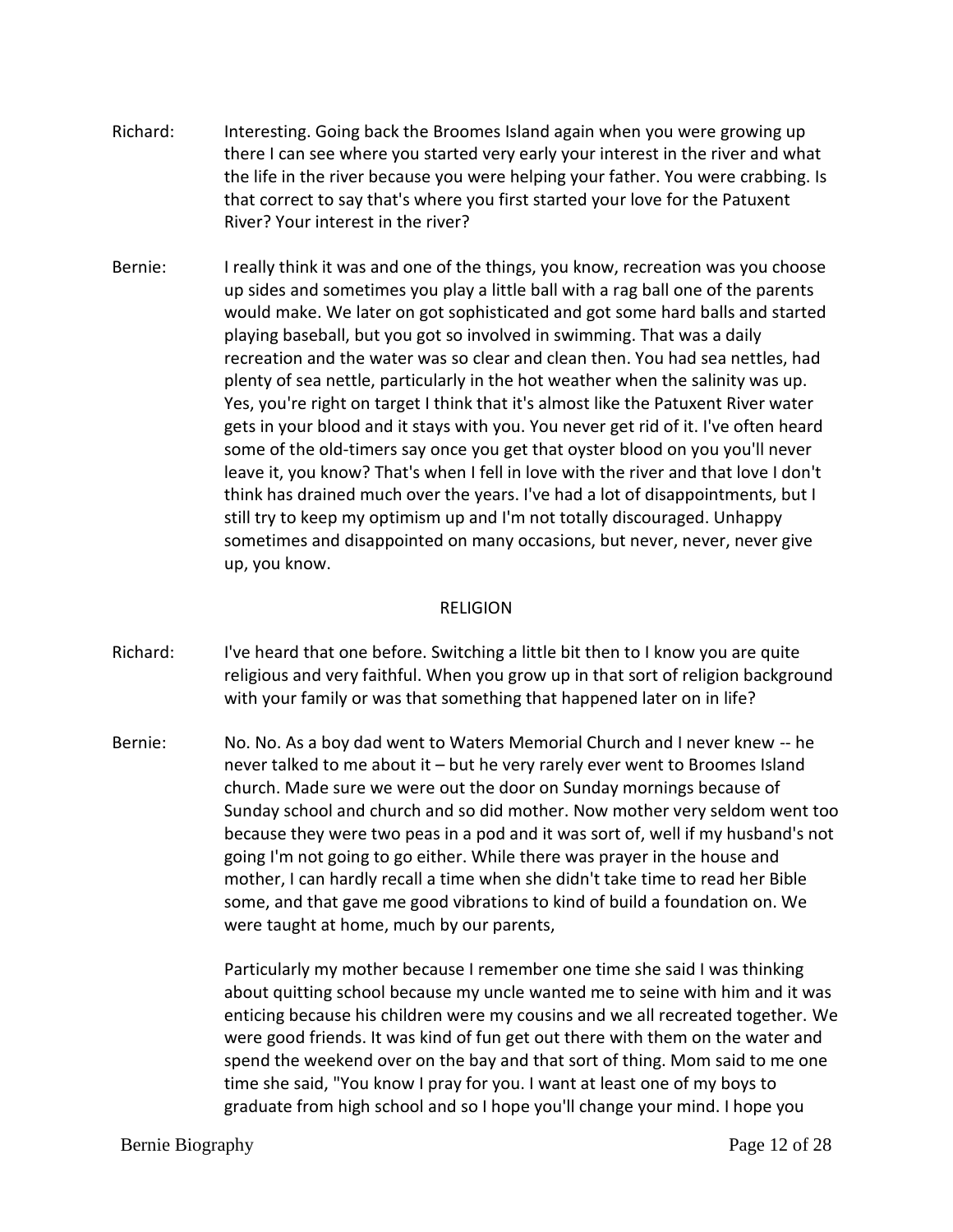won't quit school." That stimulated me and I never knowingly disobeyed mother in my life or my father. Dad had a heart as big as a giraffe, but he could be rough when he wanted to be rough.

- Richard: It sounds like your mother particularly and her reading Bible readings at home-
- Bernie: Yes.

Richard: ... certainly started your interest, but was there anything later in life that increased your faith or change it in some way or did you just continue that trend?

Bernie: Richard, every year at Broomes Island the church at that time was known as the Broomes Island Pilgrim Holiness Church. It had Methodist leanings. It is now the Broomes Island Wesleyan Church which is very close to Methodism. That church every year in the late fall, like in November and again in the spring of the year, they'd have revivals they called it. They'd have visiting evangelists and entertainers come. By entertainers I mean these were talented people, had good voices, good singers and they usually played the guitar. Sometimes they'd have an accordion or play the piano. Believe it or not that was a real attraction in those days. It was, I don't want to compare religion to circus, but when a circus used to come to town all the kids would run out and watch this old pipe organ coming down getting ready to setup shop for the circus. Not comparing the church to the circus, but it was a real attraction. You didn't have to drive people there that was ... remember there's no entertainment at home except the family conversation. There's no radios. There's no TVs. What do you do? You do the best thing you have and at the time the evangelistic services were very good.

> They had some good preachers came in and had some great talent. A lot of them I remember. I recall back in 1938 I was a sophomore in high school and was in church and this Evangelist, his name was the Reverend P. F. Elliot, actually he'd worked for the FBI for a while and then he said in his sermons from time to time that God had called him to be an Evangelist. He felt that's what he wanted to do and he was a very good one. He always brought good entertainers with him. I remember he had one lady by the name of Marie Holmes. She played the guitar and sang and oh man. If Nashville got a hold of her she'd never got away. She had a beautiful voice. The entertainment was so good.

> I remember this one service in 1938 in November that she sang a couple of songs and then the minister started preaching and I don't even remember the sermon too much, but at any rate, something got me that night. And I believe truly it was the Holy Spirit. And we'd gone because we used to sit with the girls we went to school with. We'd all sit in the pew together, the boys. That night when the evangelist gave the altar call it was just like somebody yanked me out of the pew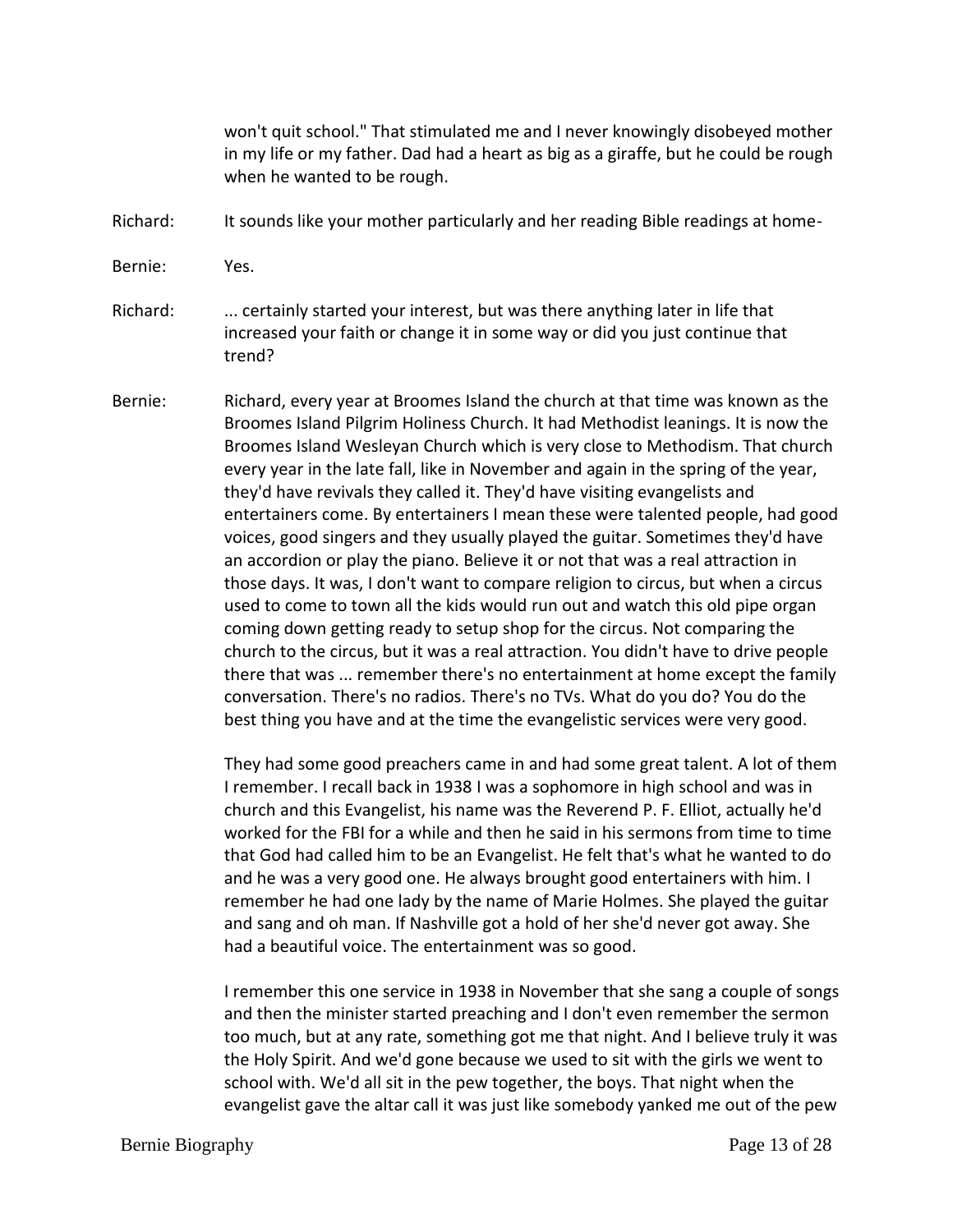and I went up and knelt at the altar. A 14-year old child hasn't had too much time to do too many bad things because I wasn't ... no such thing as drugs. Coke was a Coke-a-Cola that you drank in those days. I went up and I just asked God to forgive me for any sins I'd committed knowingly, unknowingly. And that this is for real. I do believe there is a God. Went through the whole prayer. Gave my life to the Lord. I've told this story many times, but I've also been quick to say that I've been as imperfect as everybody else.

There's no perfect person. We're all you, Mike. We're all sin, sometimes unknowingly. Your wrath will get to you. Anger will be in you. You say something you'll feel sorry for saying or you do something wrong. Not real bad stuff, but there are times when you do these little things unknowingly. To me there's no ... I don't know of any Saints walking around in the United States of America, but it's an ongoing challenge to try to do God's will, and one of the things that is the most helpful thing that I've found is to make sure you take time every day to read the scripture. I like to take the time, like if my wife's off somewhere I'll go in the living room, that's my favorite place, and sit in that chair where I can see the family, my dad, grandfather, my son and I'll just lay back and kind of meditate. Occasionally, I'll say and this is scripture, "Dear Lord speak. Your servant is waiting." Actually waiting for God to say something to me.

I have to be honest with you I've never had God openly converse with me like I've heard people, God told me this and God told me that. Well I have been led by God to do certain things. The chemistry that takes over in your body that you know in your heart it's the right thing to do. You ought to do it and you'll never regret doing it. That is kind of sanctimonious logistics here, but that's what I've tried to do and yet I've been wild and woolly at times in me young life, in the Navy and whether you're going to get back home or not, get a little few extra beers in you, which I shouldn't have drank to start with, but I did. Like I say it's just a matter of constant cultivation and constant affection, respect and honor for deity that drives me. At least I interpret it as being that.

#### HIGH SCHOOL

- Richard: Thank you, Bernie. Just going back now to Broomes Island again. Children your age when you're about to get ready to graduate from elementary school there the boys particularly they were almost all ordained already to follow their fathers on the water and most of them did that and that was the normal life, but you, thanks to your mother, it sounds like, went to high school. As you said you were one of the first two boys from Broomes Island to go to high school. That must have been quite a major step in your life?
- Bernie: Well at that time I didn't think it was too important and I didn't think it was such a gigantic step, but looking back over it, I know that it was the formulation of my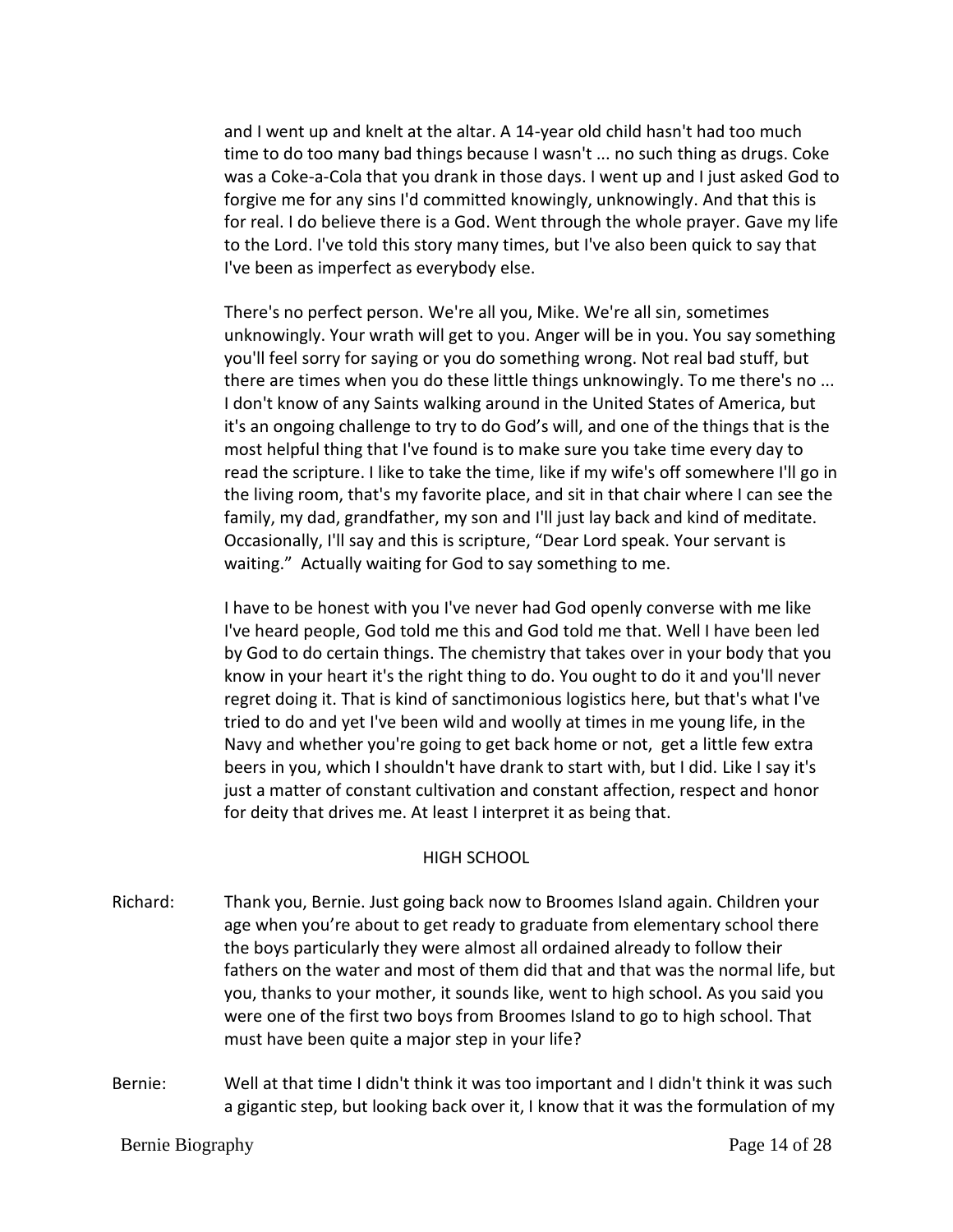future. Had I not gone on to high school and I've taken a number of college courses. I have honorary degrees. I've got a doctorate from Saint Mary's and one from the College of Southern Maryland, another one in the making that I'm not allowed to say anything about. It was that basic education, and you did get a good education in high school in those days, contrary to popular belief because there was no technology and there was no this and none of that. You were full force into whatever it was you were doing. If you were in an algebra class, that's where you were. Your mind wasn't floating somewhere else because your algebra teacher would keep you on your toes. They had time to be personal then. The schools weren't overcrowded. I mean the rooms weren't overcrowded. You didn't have 35 kids in a classroom with one teacher.

I think my high school in a way was probably as helpful to me and to most people as maybe a small 4-year liberal arts college would have been because that's the way they trained you. And your mind was mechanized because you had to learn your multiplication tables. You had to do the square root. You couldn't take a calculator and push a couple buttons and get it. I think that kind of sensitizes your brain and I think it helps your brain to grow and develop. It kind of nurtures you into a mode of intellect that helps you compete with people of all levels of education.

- Richard: Your parents must have been very proud obviously when you graduated from high school. I mean that was a major thing back then.
- Bernie: Oh yeah, they were. Mom cried that night. I have to tell you a little story about that though. See in those days it wasn't a big deal, like they didn't have a big prom and all the fancy gowns and the boys dressed up in tuxedos. We graduated from high school over at the old Seaside Ballroom, which subsequently now is condos are there now. When it was an amusement park they had what they call the Seaside Ballroom there. No sidewalls. It was all just a big tabernacle type of thing with the open walls. You graduated. After you graduated, then the band set up, and that was your prom night the same night.

I never will forget we were looking forward to that night. And remember we didn't have a car. My dad had borrowed my uncle's car and we all went over and grandmother Dove went with us. Just about the time we got graduate and the band got set up I just got on the floor with this little girl I was holding hands with in high school. She's still living incidentally. My wife knows her, but it was never a very affectionate thing. We were just partners. We started dancing. Mom came on the dance floor and tapped me on the shoulder and said, "I hate to tell you this Bernie, but mother's sick and we're going to have to go." There's nothing left for me to do but go so my prom and graduation night turned out to be a real zonker.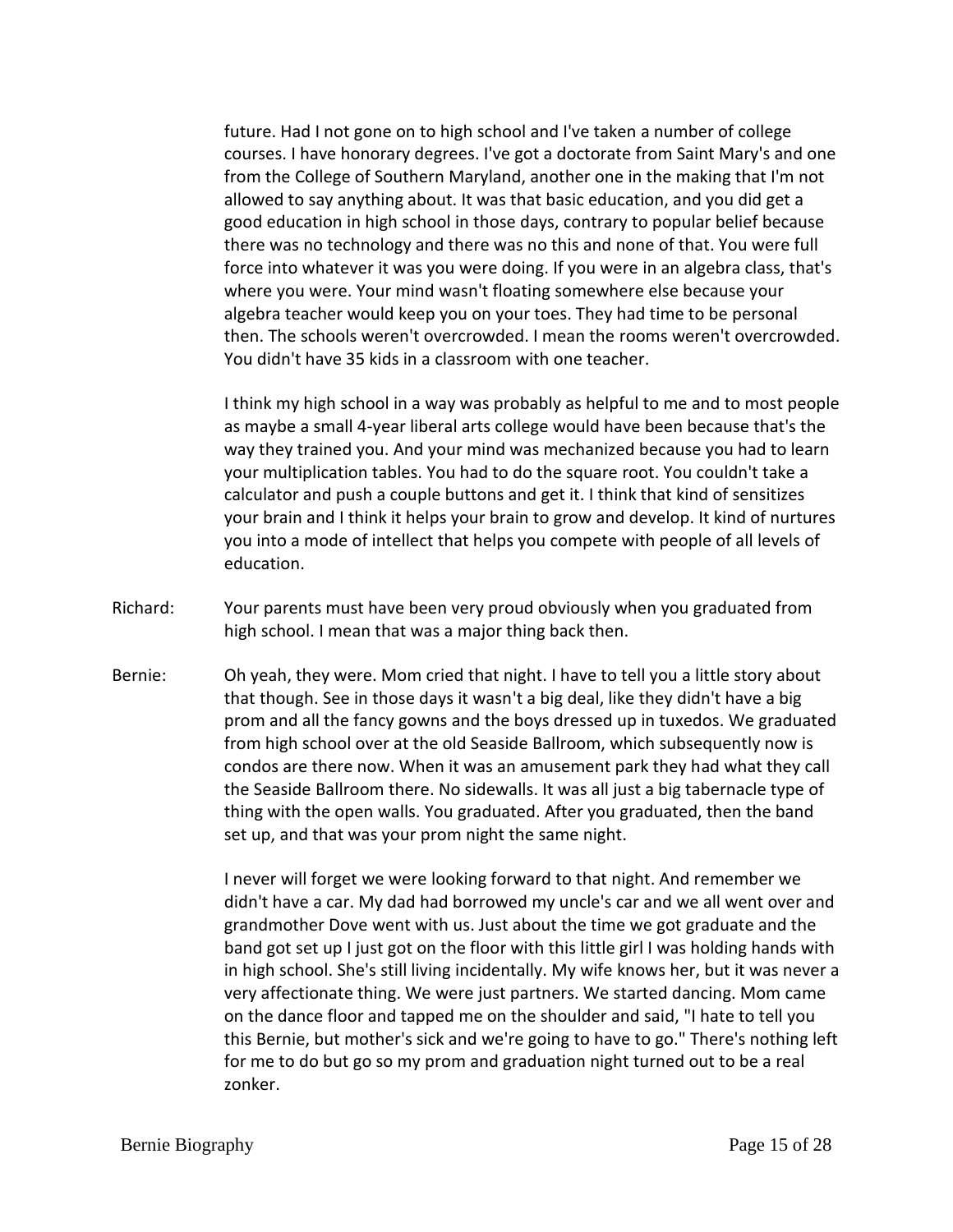| Richard: | Well after all that, but you graduated at obviously when events in the world<br>were taking a major change.                        |
|----------|------------------------------------------------------------------------------------------------------------------------------------|
| Bernie:  | Oh yes.                                                                                                                            |
| Richard: | You graduated in 1940, WWII had broken out in 1939, the year before. U.S.<br>entered the war in 1941 the year after you graduated. |
| Bernie:  | I didn't go in until early '44.                                                                                                    |
| Richard: | Early '44, so you had a few years after you graduated.                                                                             |
| Bernie:  | Yeah.                                                                                                                              |
|          | NAVY AND WORLD WAR II                                                                                                              |
| Richard: | During those few years what did you do?                                                                                            |

Bernie: Well after graduation from high school I had taken civil service exam for entrance to the Washington Navy Yard and it was a good move because college was out of the question for us at that time. Scholarships were unheard of. The GI Bill of Rights, I obviously wasn't eligible for that at the time. In fact that didn't come on until I think about half way through the war. I went up there and I stay there for 28 months. And I had 2 brothers, my oldest brother was drafted, one of the early inductees from Broomes Island, one of the very first, and that was in May of 1941. Then my second brother enlisted in 1942. My oldest brother enlisted in the Army and he ended up in the infantry and subsequently he was up in Washington with the Honor Guard with the 29th Division for a period of time. He was there when the war broke out and it wasn't long before they got them all wrapped up and bundled them up and sent them over to England. He went with the 82nd Airborne then.

> My other brother was in the Air Force and he trained in Love Airfield near Dallas, Texas. From there he went to the China/India/Burma campaign. Just before they left I tried to resign the position I was in up there, and they would not let me resign because I was working on a very classified project. I can say it now, but in those days it was all sworn to secrecy and they examined you before you went out of that room to make sure you didn't take anything with you. It was the Norden bombsight. They only built 1/4 of it there and the other parts were built somewhere else and it was assembled somewhere else. That's how good it was. It was good in those days. Today it's a piece of junk. Probably in a museum somewhere.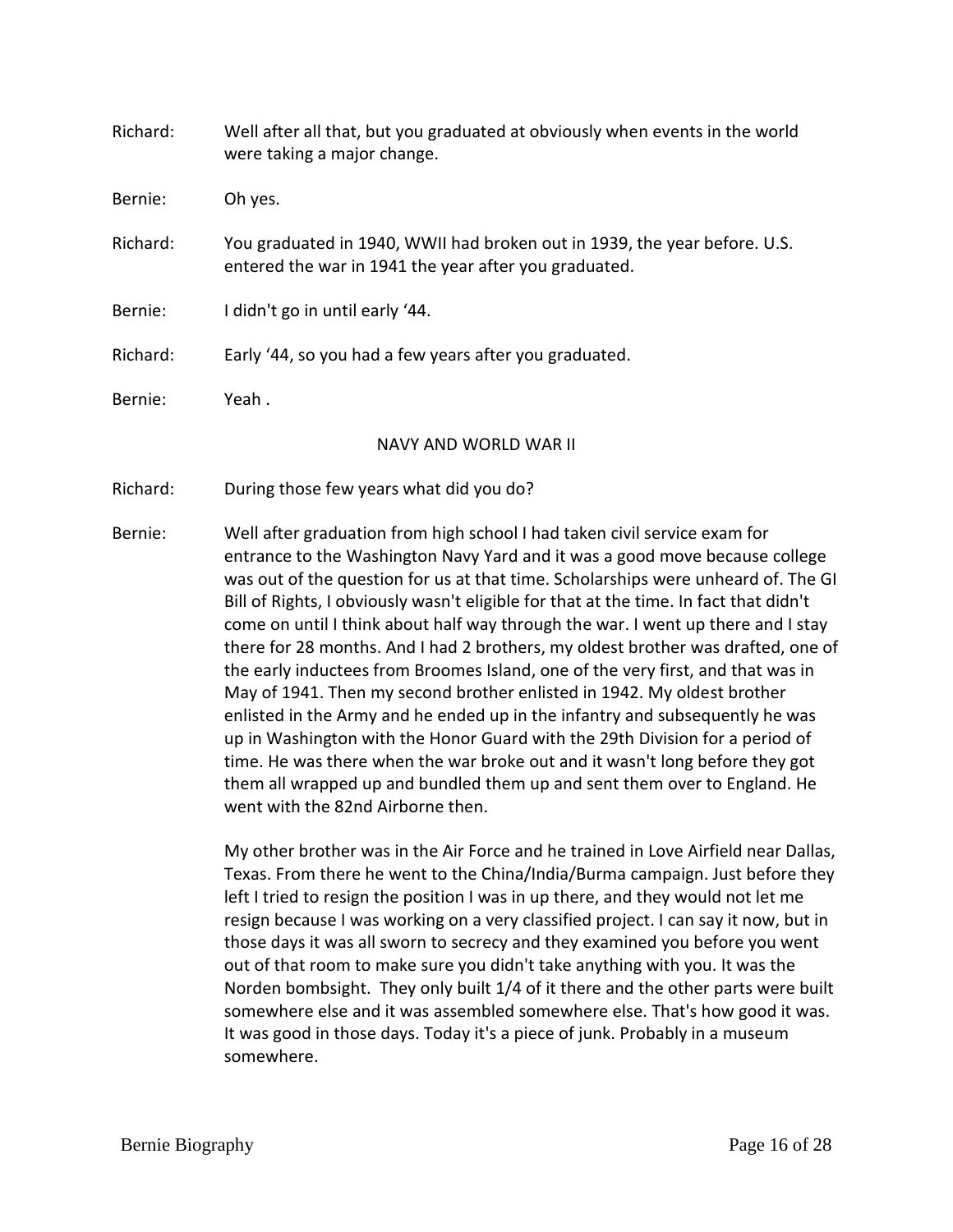I finally, after badgering the man in charge, he finally called me at the office one day and he said, "You know I got thinking about you last night." I told him, "If something happens to one of my brothers and I'm back in a deferred job I will never be able to live with myself. I don't want to get myself killed. I'm not looking for that, but I just can't ... I can't handle it. I could not handle it." So he finally agreed to let me go and he gave me a hug when I left there.

The next day I was down to the Navy recruiting office on G street, signed up and ready to go. Boot camp and engineering school for a few months and then from there right overseas in the Pacific. That's a quick thumbnail of what did you do after you graduate. Went to Navy Yard stayed there, enlisted in the Navy, went out and then I took an early out. I should have had to stay in at least another year because I didn't have enough points to get out of the Navy, but if you lost a sibling, a member of your family in the war, you were eligible for what they called "an early out," because once the war was over, the war was over, and that was the end of it. I took the early out, which got me back home so I could kind of help the folks out a little bit.

- Richard: You had one brother went into the Army, one brother into the Air Force, you decided the Navy. What made you decide the Navy?
- Bernie: I guess it was because I spent so much time on the water. I'm not sure they had a choice. I know my older brother was drafted. He was drafted and you report to such-and-such a place, such-and-such a date for physical examination to be inducted in the Army. But I did have a choice. I could pick and choose under the circumstances I was in.
- Richard: What did your mother think that she had three sons in the military.
- Bernie: She wasn't happy. She was not happy. Dad wasn't happy. That's one of the few times I saw him cry was when I ... you know men weren't ashamed to kiss each other in those days on the side of the face so he kissed me on the side. I kissed him on the side of the face and gave him a big hug. Of course, mom was different, she'd hold on to you and shake like as Aspen leaf you know. "I didn't want you to go. I didn't want you to go." We all had a job to do. It was important. It was very important that we didn't lose that war, for many obvious reasons which you already know. Hitler was a mean demon, a mean demon and so was the Emperor Hirohito. They were two of a kind. When the Japanese bombed Pearl Harbor, the heinous way that they bombed that sneak attack, December 7th of 1941. Almost like it was inhuman.
- Richard: Tell me a little bit more about your naval service. You went to boot camp and then went to training school and then you went where? Where were you stationed?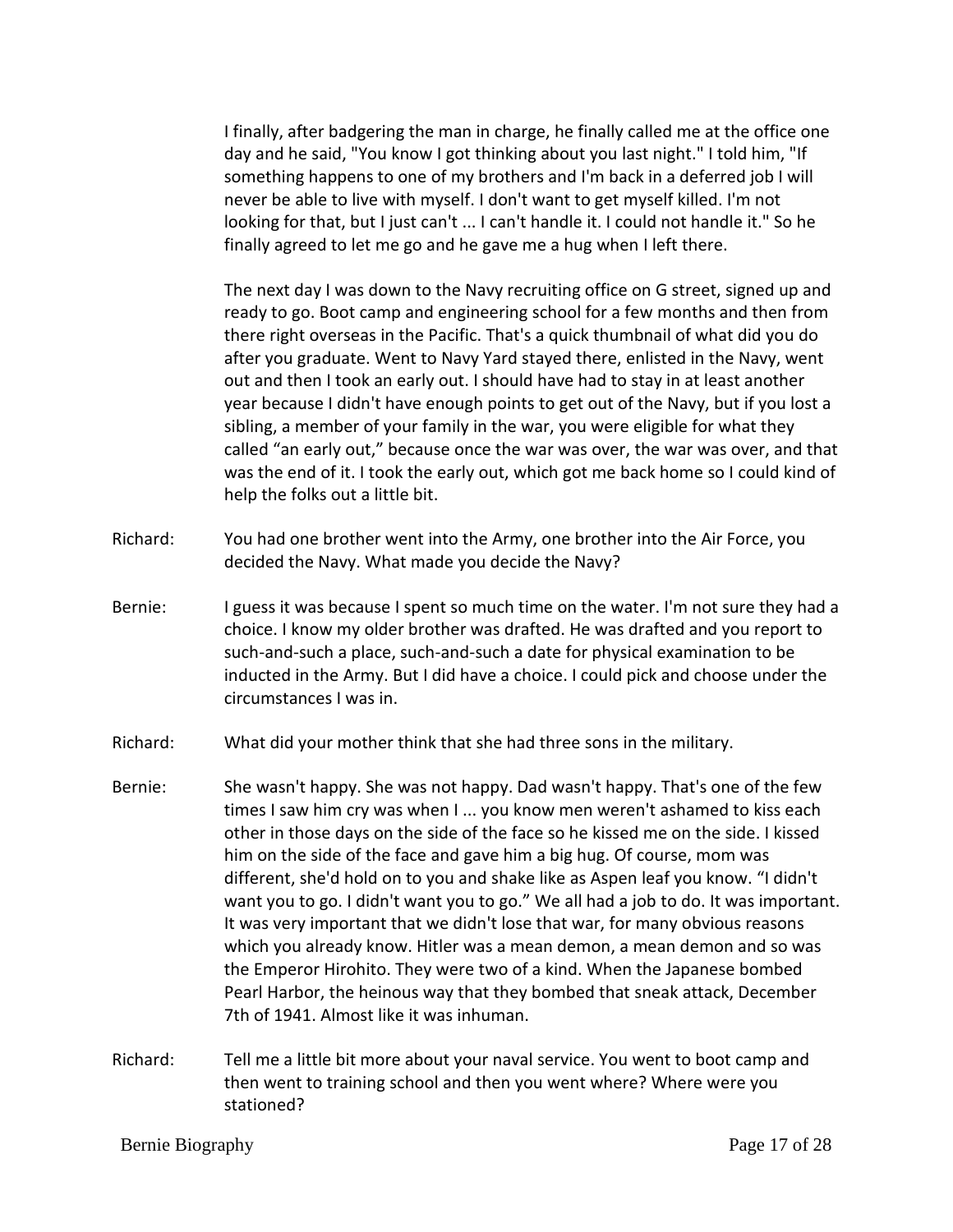- Bernie: I went to the ... they sent me Chicago. I left Chicago on a train and went to Shoemaker, California. I was trying to think of the name that's why I was stalling. Shoemaker, California, which was a staging area for the Navy. That's not too far from San Francisco. Then that's where I got my orders to pick my ship up at Mare Island Navy Yard in Vallejo, California. Of course they transported me there. Got on board the USS *Engstrom* and we stayed there for several weeks getting the new camouflage on for the Pacific because the ship had been in the North Atlantic.
- Richard: What kind of ship was she?
- Bernie: A destroyer escort. Main mission was to try to keep submarines out, to hunt submarines down, escort men and supplies into the beaches and all. That was their big job. They had good sound gear and K-guns on the fan tail and then the ash cans you rolled off on a big rack. Not a big large ship, but it was comfortable. We kind of thought, though, because if you hit a storm you was under water half the time. I recall one time and I may have told this story. If I have, stop me.

I recall we hit the tail end of a typhoon and that old ship was going like this when you go sideways because when you're an escort you go zig-zagging back and forth. And I was in my bunk. I had served my watch and I was in my bunk. All of a sudden this water comes gushing in. Oh my God, we've been hit. Everybody scrambling around in there trying to get out. And what had happened was all the below deck had scavenging air that was pulled in by air pumps. The pumps run constantly. They'd pull air in and put this fresh air down in the compartments. What happened: the ship leaned so far, listed so far they tell me the chronometer read 68 degrees. Now that's pretty far. It just scooped the water up and floated down. I really thought we'd been hit by a torpedo. I really thought we had had it. I was trying to get out. I grabbed my life jacket and get out.

- Richard: Well, serving on destroyer escorts I know you have to have a strong stomach. You adapted all right to the?
- Bernie: I did get a little bit one time in a storm and that's the time -- I forget the name of the hanger – it wasn't too far from us. It actually rolled the front of her deck up. Rolled the front of her deck up, that's how hard the wind blew. A number of ships were damaged. We weren't damaged I guess because most of the time we were under water. We had a standing joke on the *Engstrom*, you know, they ought to pay us submarine pay because we spend half our time under water.
- Richard: What position did you hold on the ship, Bernie?
- Bernie: I was when I started on fireman first class and then I guess I did the right things and old Chief Clover, he said to me one time, he said "I'm gonna take you off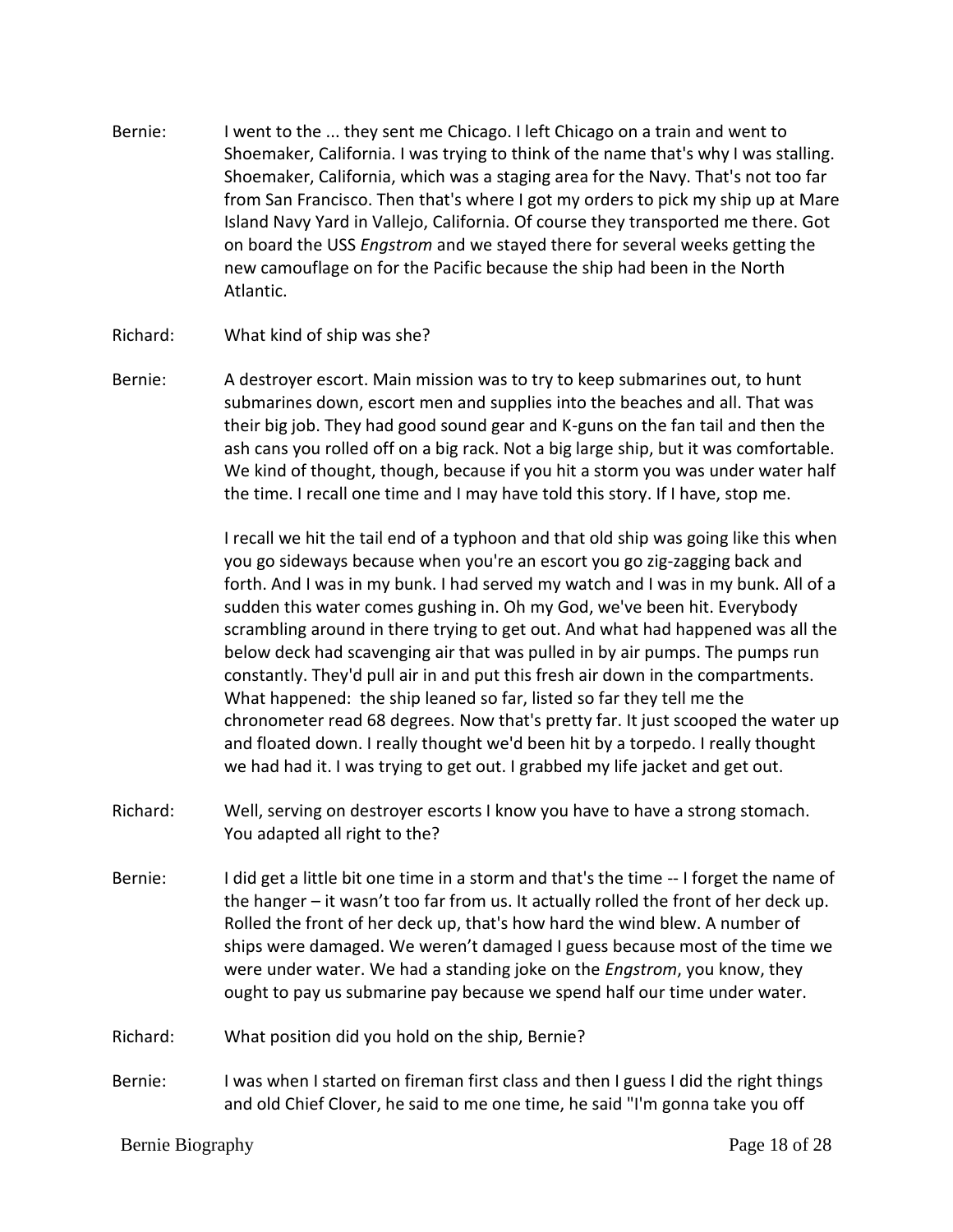standard watch, your duty station. I think you're a good person. I'm not satisfied with the way things are being run. I'm gonna put you in charge. We're gonna make you the oil king." That meant all the oil that was taken on when ships got fuel from the tankers, you need them or in the islands like Saipan or Guam or wherever they were at. You had to be there to make sure that the tanks were filled properly, that you had the right ballast. Same way with water. I was oil and water king is what they called me.

I was also the roving watch. My job was to make sure that every engineer, whether it was electric, motor machinist mate or machinist mate, when they were on duty that they were awake. I was instructed one time that if you catch anybody asleep you take that 45 and just lay that cold steel right against the face until they wake up and they wouldn't go back to sleep anymore. I never had to do that. I never had to do that. They'd either hear me coming or they'd be awake, but that was my job: was making sure that men and engineering force were all on duty where they were supposed to be doing their job.

- Richard: You were onboard when Japan surrender I presume?
- Bernie: Yes. We were at Iwo Jima when they dropped the bomb on Hiroshima. Some people say Hiroshima. We were taught to say Hiroshima. Again, I was asleep. I'd had a pretty rough night. We'd had slept and when I woke up I was kind of groggy and they were talking about this bomb that had killed thousands and thousands of people. I didn't know whose it was. I mean is it Japan got that bomb or who? Finally, when I found out it was us, it was a sigh of relief. We were at Iwo Jima then when that happened. Then they dropped another one on Nagasaki. You remember that? Then we left. We got orders to go to Okinawa. We were on our way from Iwo Jima to Okinawa when one of the main engines blew up. Our flank speed was probably not more than 15-18 knots at the most and that's too slow for battle conditions so we had orders to go back home and go back to port. Guam was our home port. Go back to Guam and then we got orders in between that mission going back to Guam.

We got orders to go to the island of Truck and join the other escorts there surveying that because they expected them to surrender at any moment. They didn't want any submarines coming in or going out there. That's what we did. We patrolled Truck for some time. I've got the last battle orders that was issued around. I've got a copy of them. The Captain issued orders he wanted everybody at GQ, general quarters, and wanted all guns unmuzzled, loaded magazines in place, and standby I still don't trust these damned Japs. Everybody they had 40 mils, we had 350s on and everybody was at their station. I was at mine. I was on a K-gun incidentally. That's one that it's a two-man operation. You put the ash can up in this thing shaped like a K. You set it in there. Then you have to open the breech, put a projectile in it, slam it shut. Then you take a lanyard and stand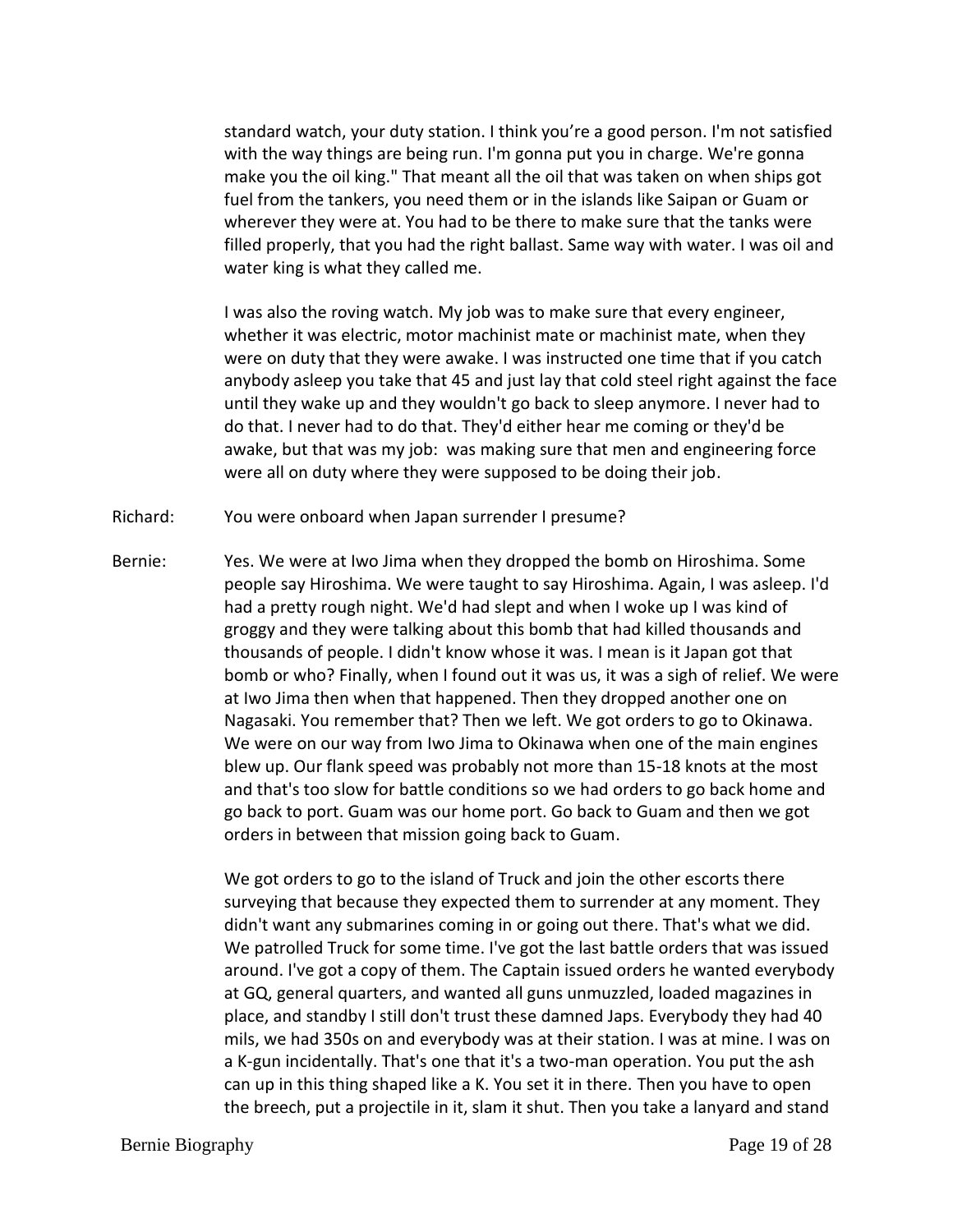back and pull it and that fires the projectile and that shoots the ash can off. It's all computerized now. Seaman do it all now. Officers are there to keep everything straight, but most the seamen up in the war room handle everything.

- Richard: For a young man your age, you were brought and raised up in a very isolated part of the county in Calvert County and then you all of a sudden you're with the Navy. You're travelling to California. You're going to different places in the Pacific. It must have been quite an eye-opener in many ways [crosstalk].
- Bernie: Oh yeah. When I left, I've never told this story to many people, but when I left, I really got word, I think we were are Saipan at the time, and I got word through the system they had that my oldest brother had died in action. Then I just kind a lost it to a certain extent. I loved that guy. I loved him. He was a good looking man and good person. 26 years of age is much too young to get slaughtered because of a crazy war. At that point in my life I just kind of lost my stability. I said, "I don't care whether I live or die. I don't care if the kamikaze drops on this big iron ship. I don't care what happens."

After I come to my senses, maybe a week or so later, I got to thinking. Thank God that you've been merciful. You ignored me. Then I really wanted to get home because I got to thinking about mom and dad, the blows they were taking. Dad was a very sensitive person. He was rough and gruff, but something wrong with one of his kids he could break down in a hurry. So my desire then was to be cool, play it safe, do the best you can to make sure that you get back to your parents. That was my ambition, my desire, my love and expectations at that time, but it wasn't always like that.

- Richard: You were discharged in 1945? Later in 45?
- Bernie: I was discharged in May of 1946.
- Richard: 46 okay and you came back to Broomes Island?
- Bernie: Came back to Broomes Island and spent a little time with the folks, kind of recuperating. Incidentally, when we came back to the states, to show you how appreciative America was in those days, our division landed at Long Beach, California. They had a band playing. They had a big sign. I mean a huge banner up there. Good job, well done. All these girls, all from the USO was throwing these little cartons of milk. You don't get any fresh milk over there. There's no cows aboard ship. It's all powdered milk. They were throwing this up to us. Fortunately, we had an ice cream maker aboard ship. They called that GeeDunk. In the Navy you call ice cream GeeDunk. Candy is pogey bait, and so we had the GeeDunk machine and we could get soft ice cream every so often. Whenever the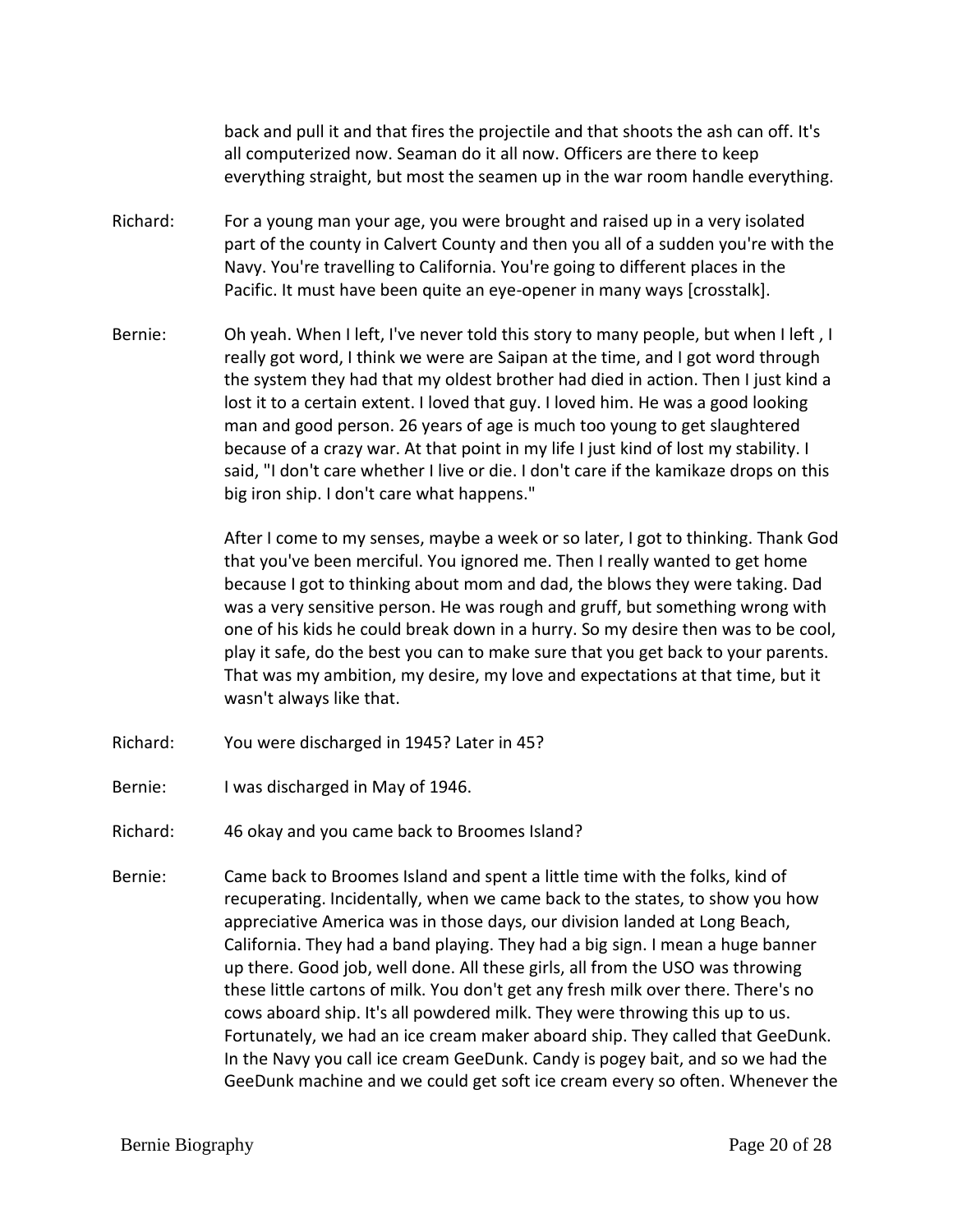Captain wanted to give us a little bonus for being good boys he'd let them fire up the ice cream machine.

It was such a warm feeling to see that sign, to hear those bands, to see all these ... because we hadn't seen anything but even if you went ashore on Guam or somewhere you see the islanders, but you hadn't seen any Americans. We came back, we brought 59 Marines back from Iwo Jima that were pretty war weary and some had mild wounds. They were nothing critical because if they'd been critical they'd carried them another way, but we brought them back to the hospital ship in Guam. We saw them nurses on that hospital ship. My God, I thought they was the prettiest things in the world. Then when you get back to the United States and you really see some good looking girls, what was I thinking about. I hope you don't put all this in the movie. Streamline it if you will. These are sea stories now.

Richard: There will be some editing. You came back to Broomes Island, . . .

- Bernie: Yep.
- Richard: ... We're going to finish up soon here Bernie, but you came back to Broomes Island. It wasn't long after that that you started a business there did you?
- Bernie: Yeah.

Richard: Can you tell us a little bit about the business you started?

Bernie: When I got discharged, I was discharged in Bainbridge, Maryland. They wanted to keep me because I had an injury to my ear and they wanted to keep me and see if they could ... and also I had ruptured myself on a K-gun. One time at GQ the guy with me he slipped and lost his balance and I had the whole weight of that thing. I felt something snap down here and of course you do your job. You do what you need to do, but they caught both of that. The caught the hearing in the left ear.

> We were at GQ. A 3 1/2 inch gun and I was close to the gun. The K-gun wasn't too far from the 3&1/2 inch gun. You had 3 of them aboard. One there, one up amidships, and you had one on the fo'c'sle. They had fired the gun so long, the breech was hot and when they gave orders through the phones, computers didn't cut them off, through the phones, when they opened the breech they slammed another one in and that was in a cease fire and that was in. I took my battle muffs off and it wasn't only a second later that thing went off. My head for weeks felt like it was this big around. I couldn't hear. My head was ringing and everything. Nothing serious or life-threatening. I didn't even complain about it. Of course, the medics knew it and all. They caught it over at Bainbridge and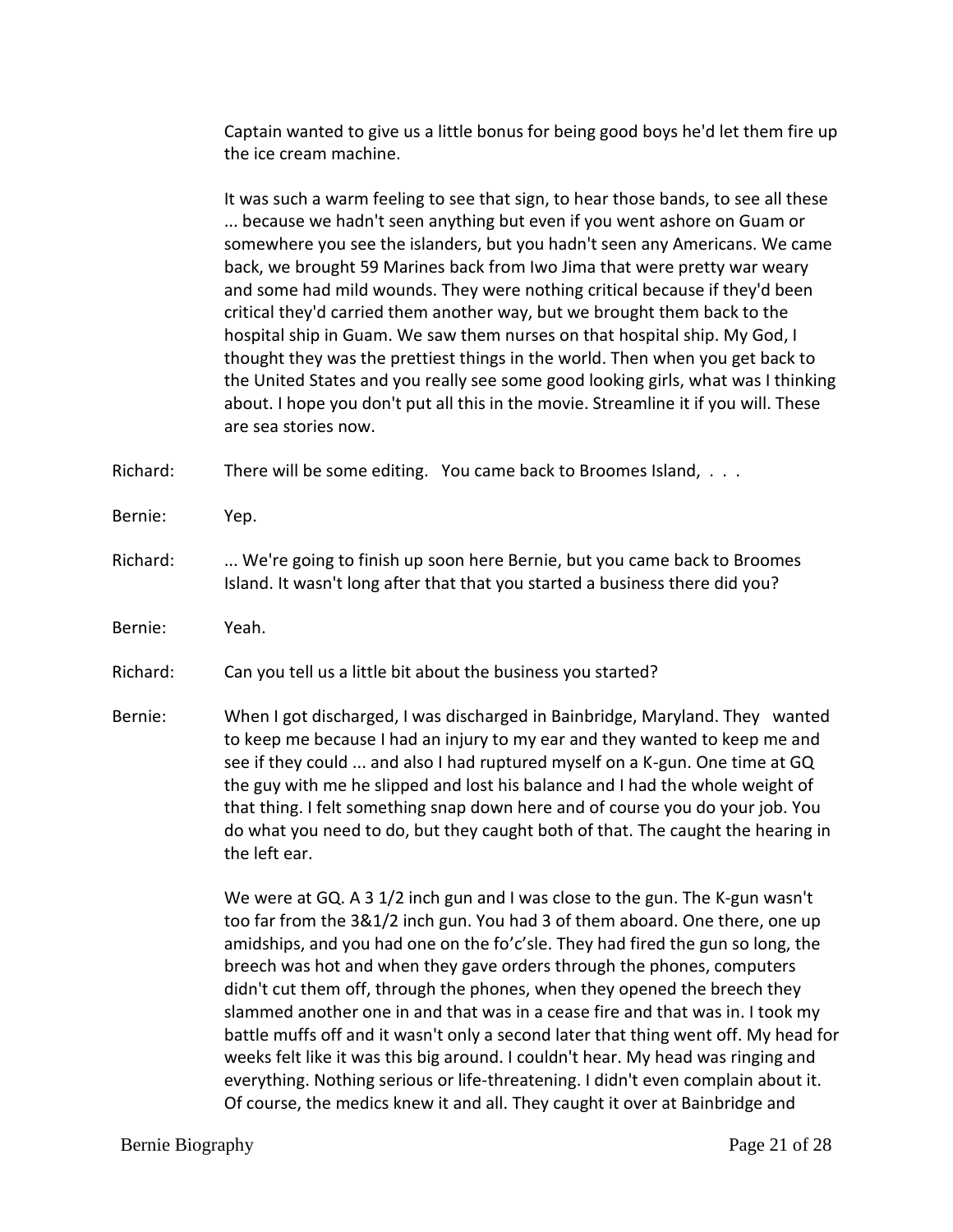wanted to keep me there. I said no. No, no, no, no, no, no, I want to get home. I'm going to see my mother and father, my friends. I really want to go home. I'll get it taken care of.

### HOMECOMING AND BERNIE'S BOATS

Well, that let the Navy off the hook so I came on home. Stayed with mom and dad for a little while, and then I went back to my old station which they had to give me my place back in Washington, but it was a different world then. The conduct and the atmosphere in Washington had changed so drastically. There was high incidence of crime at that time and all. It just kind of took away the hunger I had for living in Washington because that is a beautiful city and it was so nice there. We'd go to the concerts three nights a week at the Capital. Didn't have money to go anywhere else. Anyway, I finally went to the headman and told him again I said, "I'm gonna have to leave. I can't stand the city. I want to go back to the country."

I had dreams overseas of opening up this boat rental place. Another guy from Baltimore who's a very dear friend of mine, he's still living, Bob Rigger. He and I used to talk all the time. He said, "What are you gonna name it?" I said, "Well, I've been thinking about Bernie's Boats, Bernie's Better Boats, Bernie's Boat Basin." He said, "I like Bernie's Boats. I like that." So that's what we ended up naming the little place down there.

I did come back home and I had some money I saved before I went in the service. I had some money that I'd saved while overseas because there was no place to spend it. Went to the bank to borrow some money and the president in the bank at that time took my application and all and kind of patted me on the back like he didn't think it would be any problem. My mother got a call to tell me they had denied the loan. It was a GI loan for \$10,000. Could be unsecured, the Federal government stood behind that money. The bank would never lose a dime on it, but in those days they had just a handful of directors and they had them strategically located geographically in the county. They pretty much called the shot. Bernie Fowler's name came up for \$4,000 dollars and it went down.

When I came out of the bank I ran into Louie Goldstein who was starting his run for the Senate. He was in the House of Delegates. Louie was in the House of Delegates and left the House of Delegates to go into the Marine Corp in WWII and he served very admirably. Good man.

He always used to call me young Mr. Fowler. "Young Mr. Fowler how you doing?"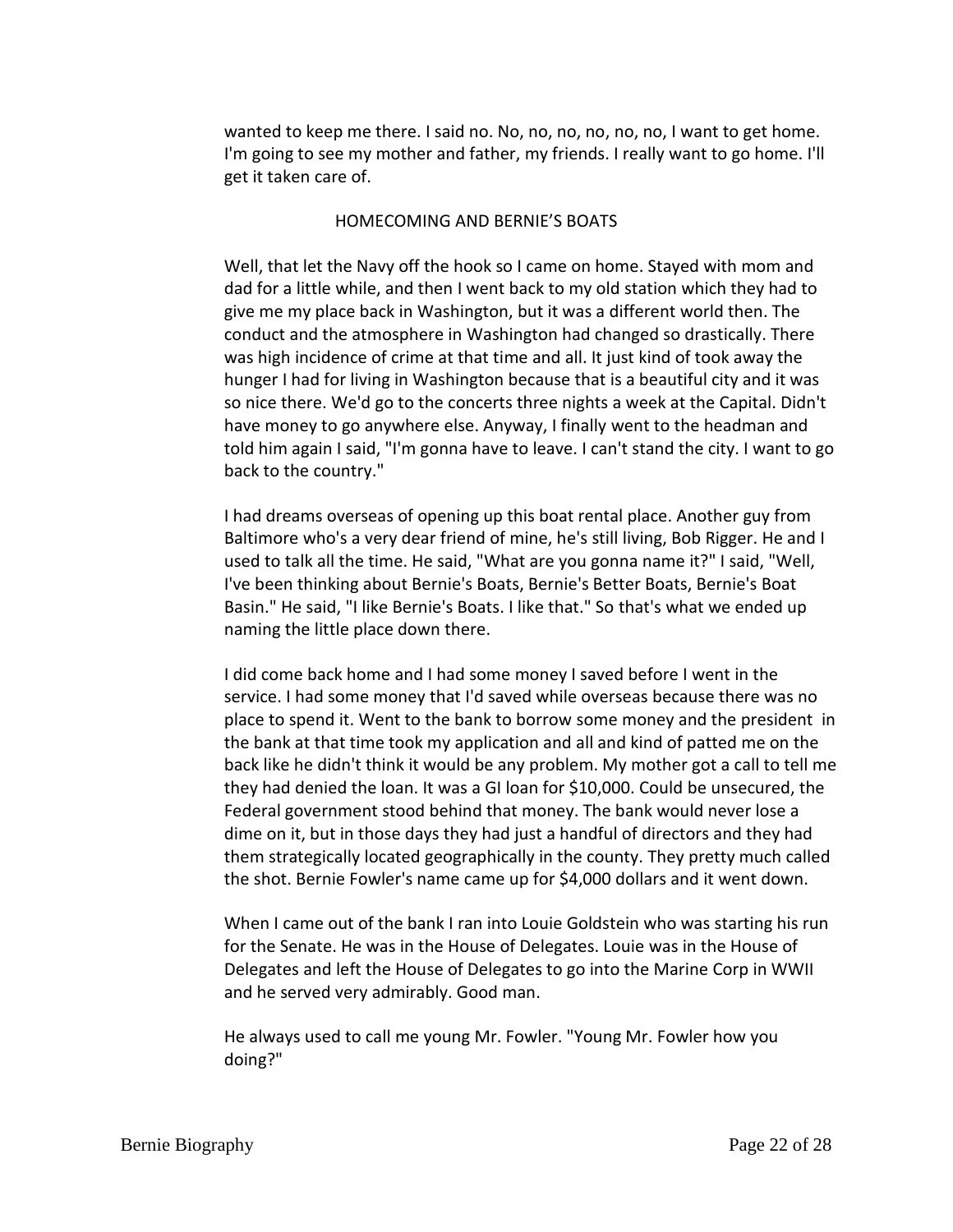"Pretty good." " "We all got back all right." "Yes sir, we sure did."

He said, " What are you up here in town for today?"

I said, "Well, I went in to get some money from the bank, but I've been refused on the GI loan."

He said, "What do you mean refused? They can't refuse you."

I said, " Well, they did. They wouldn't loan me the money."

"I'm going back in there with you."

We went back in the bank. He got a hold of Claude Owens, he was president of the bank then, and you know how Louie had the gift of gab. He could make you think black was white. He was a very honest man. I don't mean anything detrimental about it, but he went and jumped all over the bank president. "This boy's been overseas fighting for his country and another brother and one brother he lost in the service and you turned him down?" He said, "I'm gonna loan him the money myself." He said, "I'll loan him the money myself. This boy deserves it."

When I got home the bank had called and told me my loan had been approved. He called me a little later and wanted to if I had affiliated yet. "No," I said, "I really haven't given much thought to it yet." He said, "Well I know your mom and dad are both Republicans, but if you would affiliate as a Democrat just to get me through the primary election. Once I get through the primary I'll be okay."

 I looked and him and I said, "Louie, I'll have to talk to my dad but I'm sure I'll do that. I owe you one." I've said to dad and he said, "Son, there's two things that I've never badgered you about: your religion and your politics. That's very personal. That's your choice. You make that choice yourself." So, that's why I'm a Democrat.

- Richard: I never knew that. You launched Bernie's Boats in I think 1947 [crosstalk].
- Bernie: Yes, 1947 yeah.
- Richard: How did things go? How did the business go?
- Bernie: It went pretty good because remember I'm single and all I owed was the money I borrowed from the bank the \$4,000 GI loan that I borrowed from the bank. It

Bernie Biography Page 23 of 28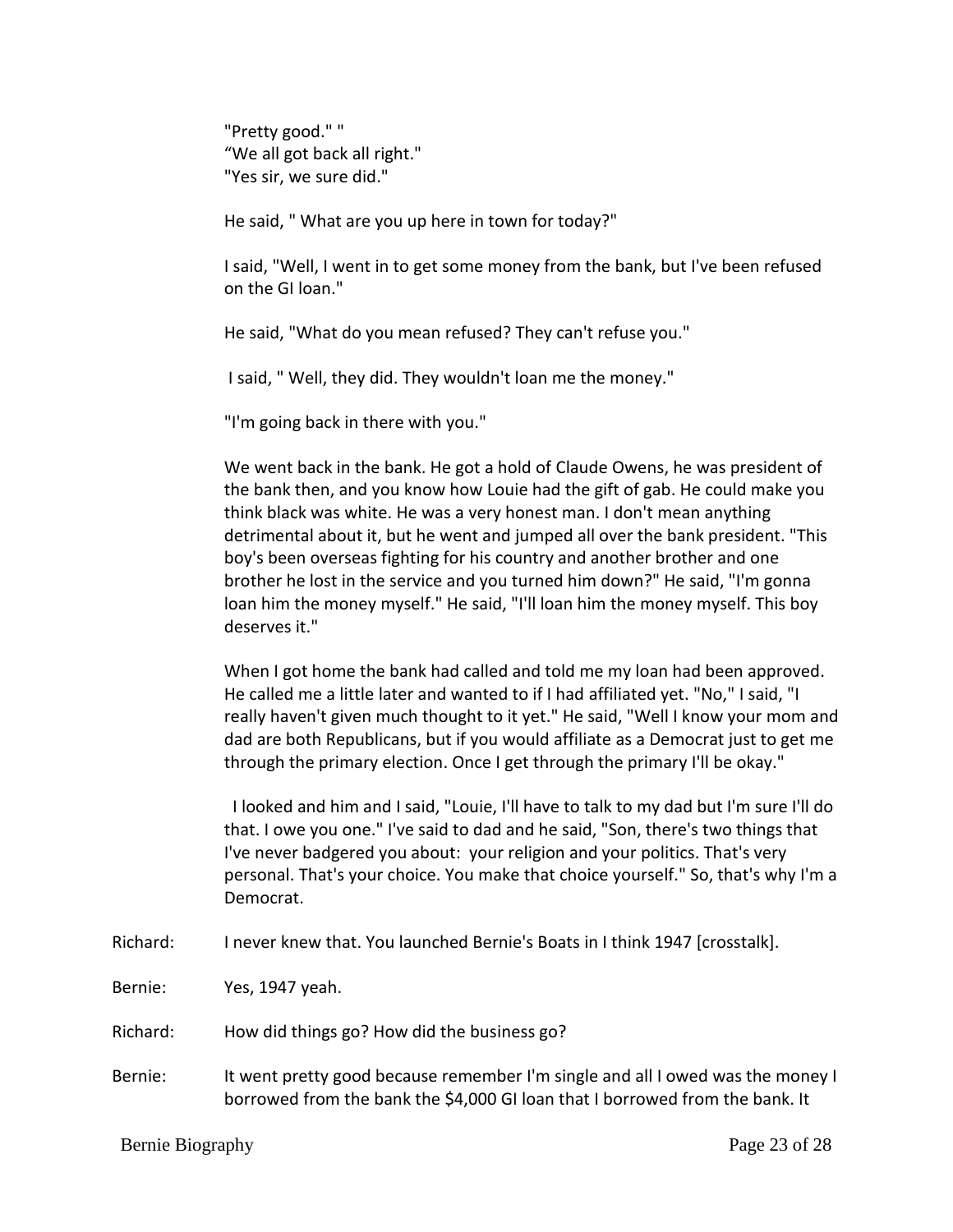was going good and, of course, as you know in those days slot machines were legal in Southern Maryland. And I wasn't open 2 or 3 days before I had one of the agents or whatever you call them, brokers, whoever loaned you the slot machines, anyway, came over and wanted to know if I wanted to put some slot machines in. You get 50% of the take. I said sure go ahead. Not thinking anything about it, but I regret that I did that because I had some experiences with that later that kind of pricked my conscience.

Had one man in particular that was kind of addicted to playing the slot machines. He came in one day and he had \$20 worth of quarters and put them in, \$20 worth of quarters put those in. He did \$60 worth of quarters. That was all the money he had. Then he came at me, and said, "Want to buy a row boat?" I said, "Oh I'm interested in buying row boats, yeah." I said, "Who's got it?" He said, "I have." I said, "Where's it at?" He said, "Right out on the pier." I said, "It's a brand new one you just built." He said, "I'm gonna sell it. If you don't buy it I'm gonna sell it to somebody else." "What you want for it?" "\$6o." So I rang the register, gave him \$60 and he come back \$20 worth of quarters. I'm ahead of my story.

He came up to me ... let me get it straight ... he came up to me and said ... No, he put that money in the slot machine. Now that's \$120. If he'd a won it he would have only gotten \$25 dollars. That's his max. That's how bad it was. Then he came up to me scratched his head and he said, "Would you do me a favor?" I said, "If I can, I will." He said, " Would you loan me \$20." I said, "Yes sir, I will." I rung \$20. I said, "I'm gonna loan you this provided you don't go to that slot machine to put another in. [inaudible]. He looked at me and he told me where I could go. He never came back in my place after that.

That bothered me because there are people and there are today that are so addicted to those slot machines and to gambling. It creates domestic problems. It creates all sorts of hardships for families who can't afford it and I think that it's just inherently wrong for the state of Maryland or any government to perpetuate gambling as a source of revenue to provide public service. I think it's wrong. I experienced it. I know it's wrong in my heart and one of the things that kind of divided the governor and I a little bit was his big push for the casinos all in Maryland and everything. I just think it's wrong. Anyhow, we're getting off track here now.

- Richard: Just a little bit. We're almost [crosstalk].
- Speaker 3: But how long did you have the slot machines then?
- Bernie: I had them until I sold the place. I opened the place in '47, sold the place I believe it was '57, ten years. After I got married, it was a 7-day-a - week operation. Of course, the winters I had vacation, but it was a 7-day-a-week

Bernie Biography Page 24 of 28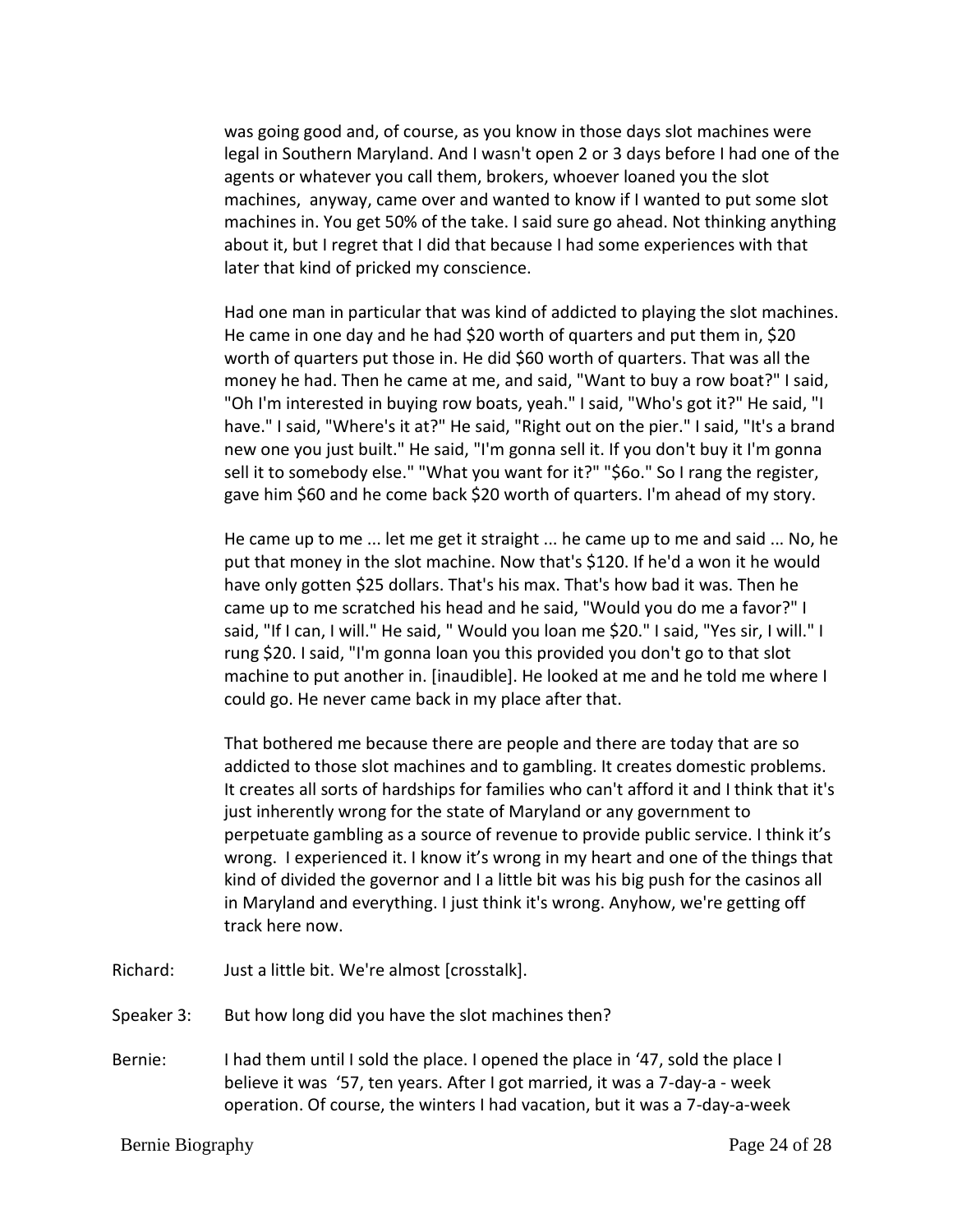operation and by that time I'd met my sweet wife and we'd gotten married. We had our first child a year later and the second child two years later. I just decided when I'd send him off to Sunday school and church it didn't seem right. Sunday was my busiest day and I just finally decided I'm going to get out of this. I'm going to get them in an environment. They'll be going to school before too long and this is just not going to work for me. I love it and don't get me wrong. I loved it down on that beach. I sold it in '57 and tried to buy a piece of land on several occasions in Broomes Island, up the creek on the high land. I couldn't get the land so I ended up becoming a resident of the Dare's Beach area and been here ever since.

#### COURTSHIP AND MARRAIGE

Richard: You jumped into my last question, which is how did you meet Betty?

Bernie: Oh that was a very pleasant experience. Her mother and father, they were from Washington DC. She was born in Durham, North Carolina. Her mother was born in Georgia. Her father was born in Georgia. They got married and they moved to Durham, North Carolina. I guess a couple of kids was born there as was Betty. Later on they moved to Washington DC, for whatever the reason. I think she had brothers up there and came Washington DC. How I met her was: her mother and father were two of the best customers I had. Every Sunday afternoon they came and went fishing. They'd rent the boats and play the slot machines. Her mother loved to play the slot machines, played the slot machines, and get crab cakes and stuff. They were really good customers. When she'd come back in I didn't have a public telephone. My phone was in a little apartment in the lunchroom. She'd come in and say, "Bernie, may I use your phone? I want to call my daughter." I said, "Oh sure." I unlock the little apartment. She'd go and use the phone and come back. This went on for a whole summer almost.

> Then in September I believe it was. September, yeah. They came down fishing and it was on my wife's birthday. No, it was October. It was fall fishing. October is her birthday, October the 3rd. I was taking the ... those days you bought all your ... there were no throw always, you bought all glass bottles and you had to pay 2 cents deposit on them so you were careful to make sure they got back in the crates and you got your credit for them when your distributors came in to refill them. I was going out the back door piling all these cokes up and the orangeade and the other stuff that I had. This blue Oldsmobile, which her father owned, drove up and this lady hollered at me said, "Bernie, you got a minute?" I said, "Well, I'll take it." I was so tired. I'd been up all Friday night, all Saturday night on my last leg. I went over to the car and she said, "I want you to meet my daughter." She steps out of the car and I said, "Oh my gosh." I didn't know Liz Taylor was coming here today. She was so pretty. And 65 years later here we are still traveling that road. That's how I met her, but it was a very . . . I don't know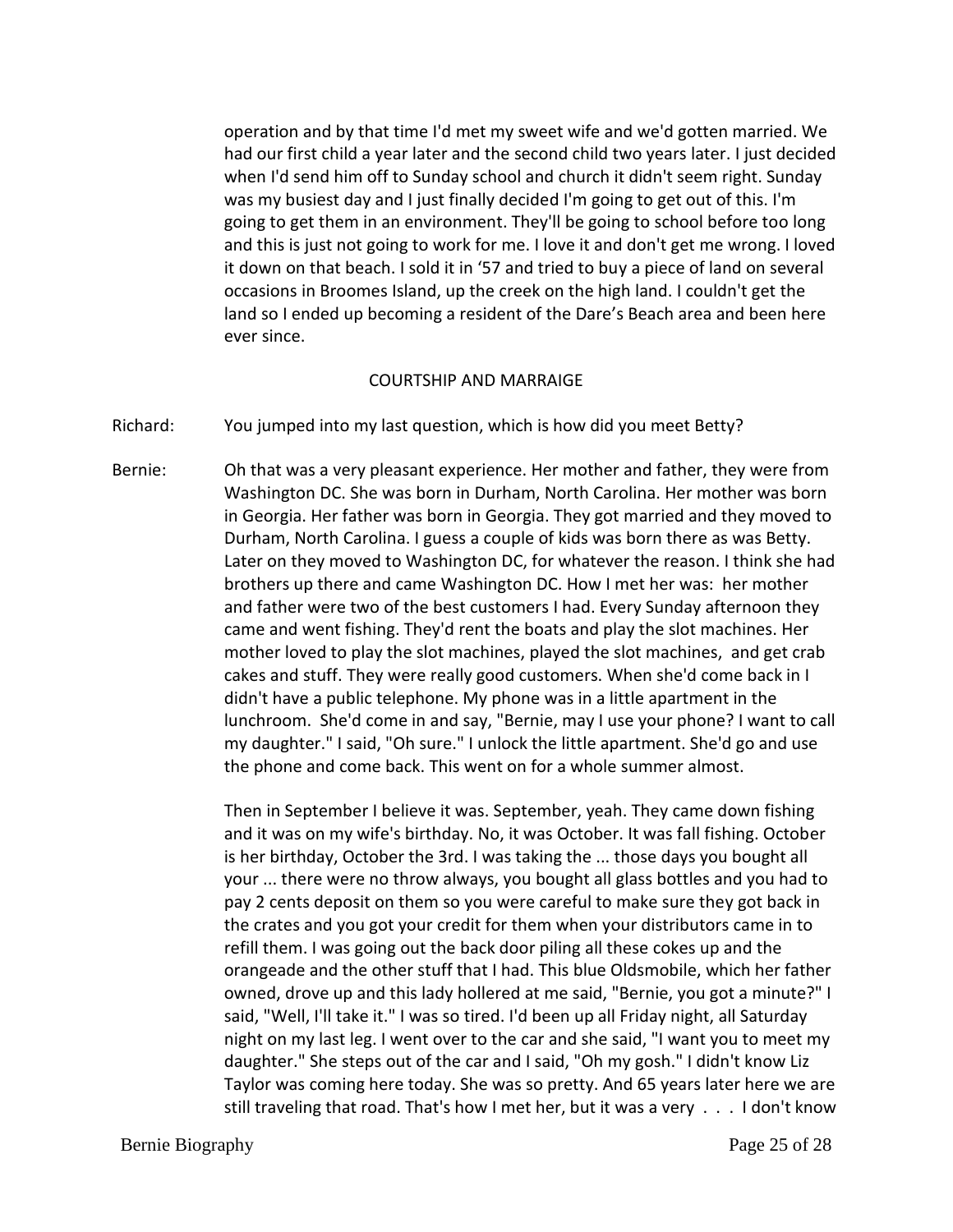sometimes when I haven't been too kind to God he's always been kind to me. He's never lost his love for me.

Southeaster came up, flood tide and a southeaster. Well, it gets pretty choppy on the Patuxent with that , and I knew they couldn't go out in a small boat. I told them, I said, "You're not going to be able to fish in the row boats today." "Oh my gosh well I'm disappointed. You really think it's that rough?" I said, " I know it's that rough captain. I'm telling you I've been here a long time. I tell you're not going out today." Then I got thinking well you know dad's boat is here. His party boat. I'll see if they want me to take them. I was thinking. I suggested to them. I said, "You know, dad's boat is here. I use it all the time. If you all really want to go fishing I'll take you out in a big boat, but I won't let you go out in a small boat." They were overjoyed with that.

Well, that was love at first sight. We got acquainted that night and every weekend she'd come down to go fishing. They'd go fishing and we'd stay in. Had a jukebox and we'd dance. All the kids would come down with us. That's how I met her. About a year and a half later we were hitched. Proposed and the first time she turned me down and then later she said, "You know if you ask me the question you asked me some time ago my answer today would be yes." That's wonderful. That's what we did.

- Richard: Well, that's a good way to end I think.
- Bernie: There you go.

### BERNIE'S BOAT BUSINESS

- Michael: Let me ask just a couple quick things. Bernie's Boats, besides renting of boats and you had the slot machines, did you have a restaurant there?
- Bernie: Yeah, well it was all in one.
- Speaker 3: What was it? Just describe everything that was there.

#### BERNIE'S BOAT BUSINESS

Bernie: Well it was not too large. It wasn't too large. The building wasn't too large. We had booths in there like you'd have in a regular lunchroom and it had a counter. The cook top and all was all visible. You could watch the crab cakes and hamburgers being cooked and everything. We never sold any booze. Two things I decided I never wanted to do in life: I didn't want to sell booze and I didn't want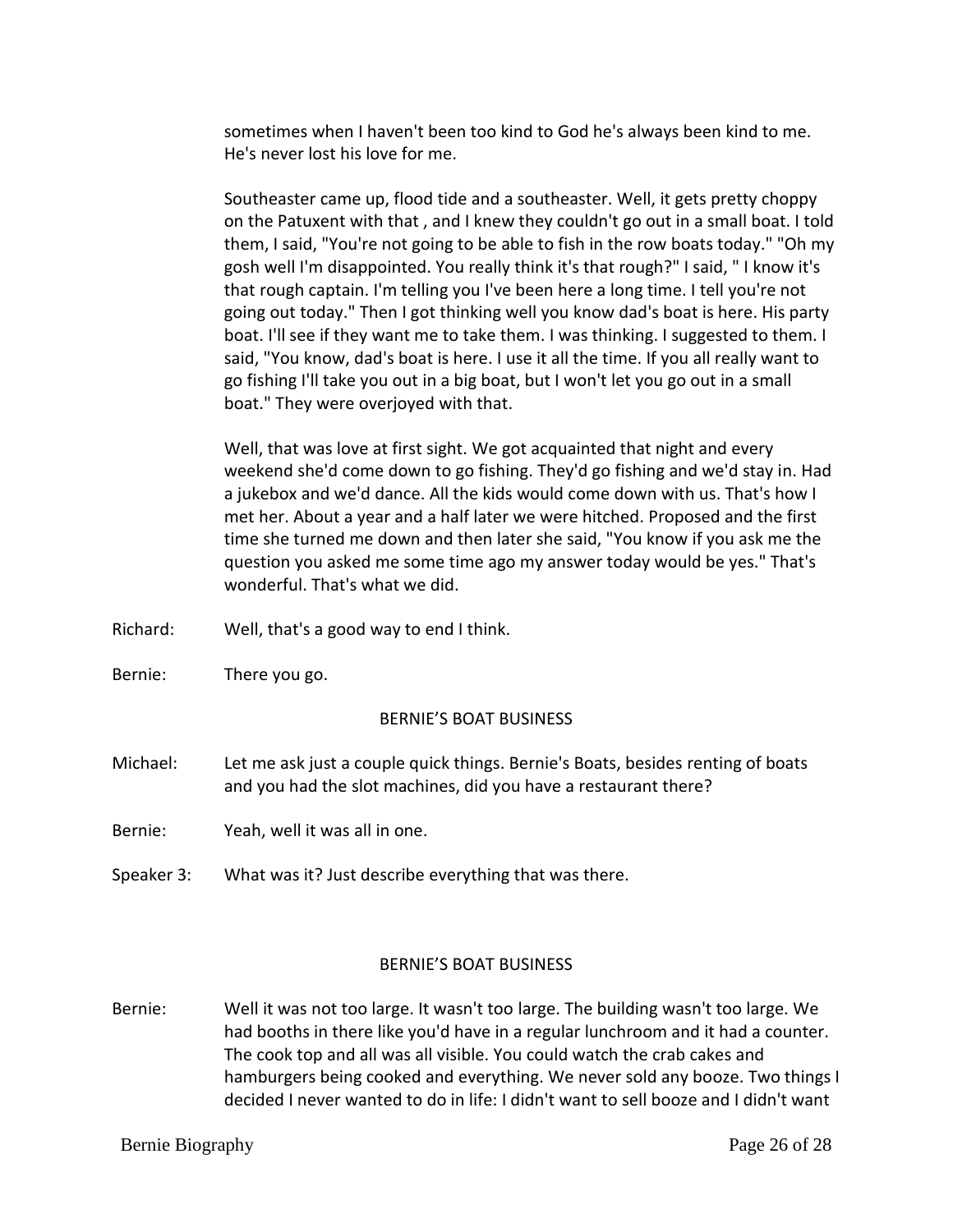to be a politician. I reneged on the second one, but I never reneged on the first. I've saw booze destroy too many families in Broomes Island in my young days.

Anyway, it was really cozy there, and as business picked up I had my mother working for me, I had my brother working for me, down to take care of the boats and all. We were doing all right, but yeah the slot machines was ... I could give the food ... We'd make a pure crab cake out of crabs that I caught. This is Patuxent River crab, nice fat crabs. All crab meat. No stuffing in there. I sold the crab cakes with a slice of tomato and a piece of lettuce on it and a handful of potato chips for 35 cents. We made money on it, but the idea was to get people in there so that they would work the slot machines because the slot machines was all clear money and easy way, but not a proper way.

Michael: That was more profitable than the boats and the food.

Bernie: Oh yeah. You'd take in a pretty good piece of change. Washingtonians got down there playing them slot machines. They don't know when to stop.

Michael: Now nowhere in our interviews have we mentioned how you lost your fingers.

Bernie: I'm sorry? Oh the fingers?

Michael: Yeah.

Bernie: Oh now that was an accident. This didn't happen during the war.

Michael: No, but [crosstalk] we haven't mentioned that anywhere in any of the interviews.

- Bernie: Yeah, it was ... I was making a door frame for my father's boat. The second boat he had, the pilot house was so wide it had a window in it. It was too hard for him to get the pole out the window to fish and he loved to fish with the people that he fished with, the parties. So he asked me if there was any way I could cut a hole in the side and I said, "Sure, I'll do it." I used a table saw to do that and the table saw was dull and got a little rambunctious and the next thing you know I'm two fingers short. That's how it happened.
- Michael: How old were you when it happened?

Bernie: How old? That as 1954, I think I'm right on that.

Michael So 38?

Bernie: Somethings I don't quite remember the exact dates. About 1954.

Bernie Biography Page 27 of 28